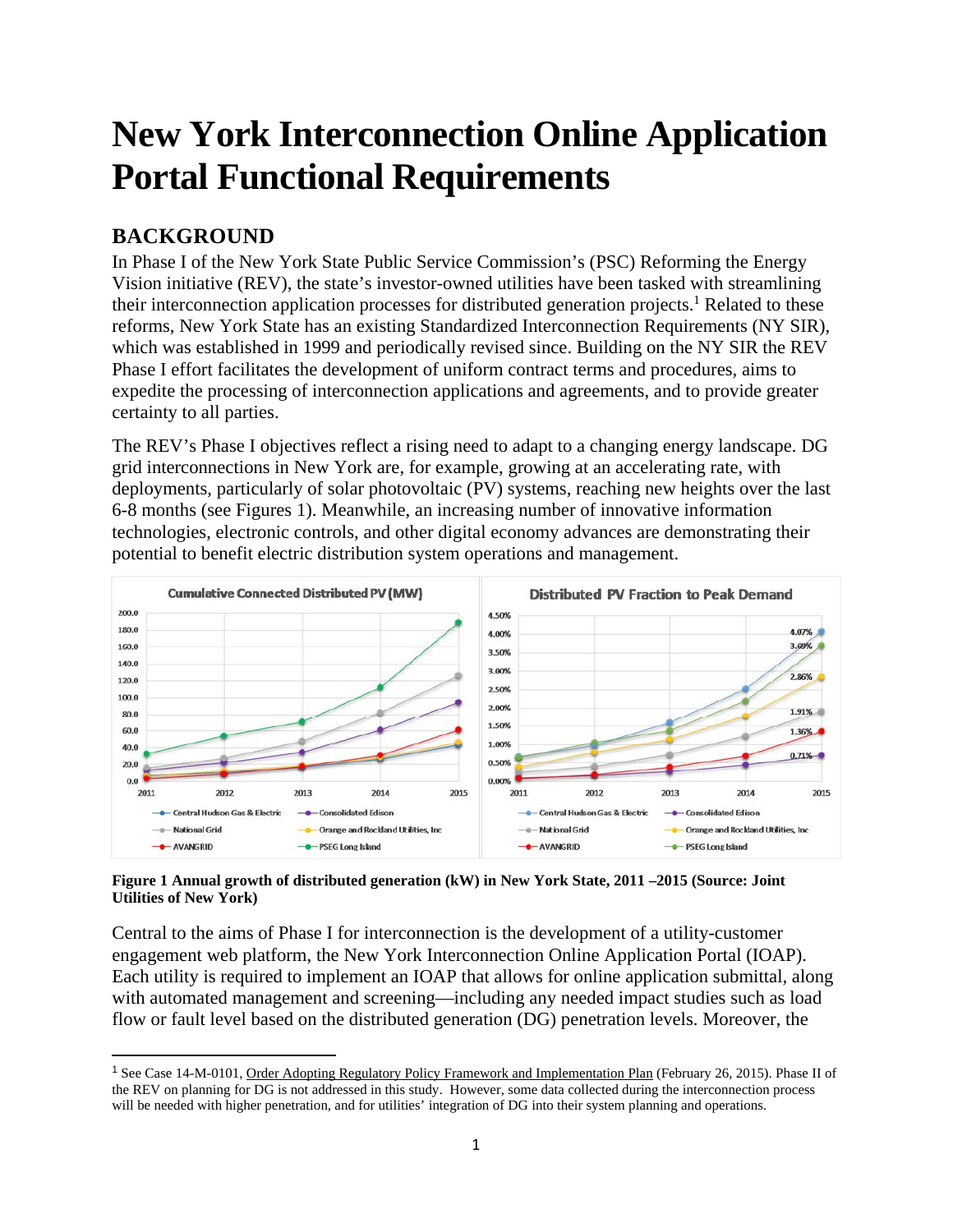online portal and its integrated processes are expected to furnish customers with greater transparency about the overarching interconnection process as well as accelerate utility feedback on their applications.<sup>2</sup>

For a number of reasons, the scope, comprehensiveness, and degree of automation of each state utility's current interconnection procedure is variable. Last year, EPRI, in partnership with NYSERDA, NY DPS, and NY utilities, performed a gap analysis to discern the existing capabilities of New York's utilities to design, develop, and implement an IOAP, as defined by the REV Order—and to do so in such a way that complements broader REV objectives (e.g., structural market reforms). This report takes the work a step farther outlining the functional specifications for an IOAP and a roadmap to achieve it based on the current state-of-the-art.

The Electric Power Research Institute (EPRI) was commissioned by the New York Department of Public Service (DPS) and the New York State Energy Research and Development Authority (NYSERDA) to define functional requirements for the IOAP to meet the REV requirements, define the current state of the art and challenges associated, and outline an implementation plan based on that.

#### **Background: NY Standardized Interconnection Requirements**

The New York State Standardized Interconnection Requirements (NY SIR) were established in 1999—and most recently updated in March 2016—to provide a framework for processing applications to interconnect distributed generation systems. The NY SIR's jurisdiction currently encompasses systems up to 5 MW. Applicable to the state's investor-owned utilities  $(IOUs)^3$ , the NY SIR lays out 6-step and 11-step procedures by which utilities are mandated to process interconnection applications. The 6-step procedure is intended to facilitate expedited application processing for DG systems 50 kW or less, while the 11-step approach provides a more detailed application processing arrangement for larger systems (50 kW to multi-MW) that likely require impact study, known as coordinated electric system interconnection reviews (CESIRs). Per a revision instituted in 2009, the NY SIR also requires that the application for utility interconnection be available online in a web-based format.

The NY SIR was developed to define the steps along with their associated timelines for completing the interconnection application process. However, existing utility approaches for receiving, evaluating, and approving PV interconnection applications are not uniform, adding time, cost, and uncertainty to DG project development. Accordingly, improvements that support a quicker, more transparent interconnection application process is needed to better align growing clean distributed energy resource interconnection applications with REV goals.

#### **NY IOAP Objectives**

Phase I of REV explicitly calls for a streamlining of New York State's current interconnection approval processes to reduce the administrative burden, increase transparency, and adequately prepare for greater amounts of DG deployment. In Phase I, using the NY SIR as a framework,

<sup>&</sup>lt;sup>2</sup> Each utility is required to have a functional IOAP in operation by the time of their initial Distributed System Implementation Plan (DSIP) filing. Progress reports must be filed by July 1, 2015, and completion demonstrated in each utility's DSIP filed on December 15, 2015.

<sup>3</sup> PSEG Long Island is technically not an IOU. PSEG Long Island currently operates the Long Island Power Authority's (LIPA) transmission and distribution system under a 12-year contract.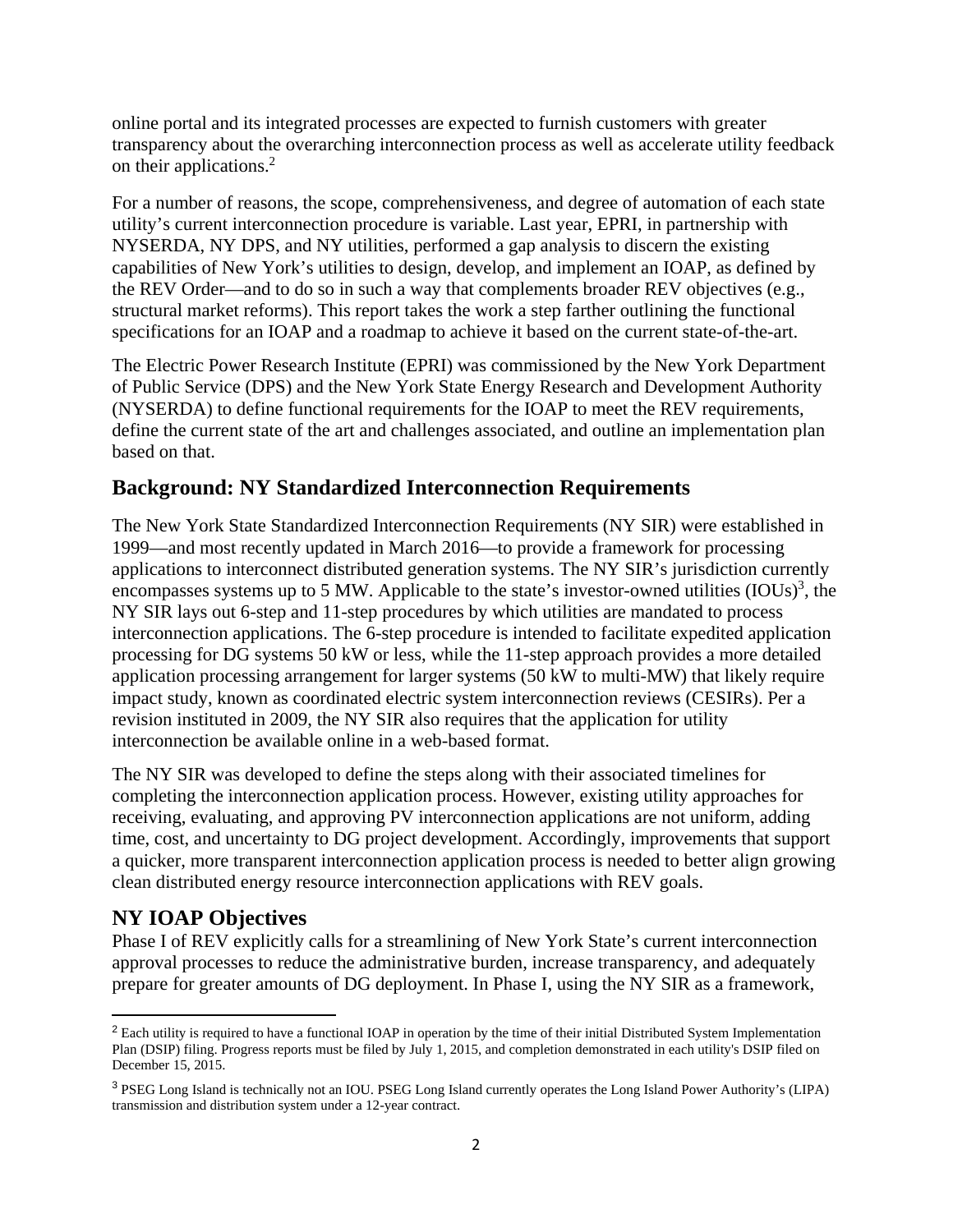PSC's February 26, 2015 Order (Order) asserts that each utility must establish the following functionalities while working toward a consistent state-wide look and feel for the public facing IOAP:

- 1. Ability to apply online
- 2. Automatically managing the application approval process
- 3. Responding in a consistent and timely manner
- 4. Providing standardized contract forms and terms
- 5. Enabling transparency into the process
- 6. Supporting the status tracking of times to approval and who is responsible
- 7. Sharing information via a publicly maintained queue
- 8. Providing automated technical screening and impact studies
- 9. Improved timeliness for identification of study requirements

This report outlines required functionality in the interconnection process and challenges associated with achieving this goal. It distills the current state of the art based on eight vendor interviews about tools currently available. Finally, it recommends a phased approach to implementing the IOAP with near term activities and longer term recognizing the evolving capabilities of both utilities and vendors.

#### **Summary: Current State-of-the-Art**

In order to manage increasing numbers of interconnection applications, and to improve the overall review process, NY utilities are considering a variety of homegrown and commercial tools. Vendors have stepped up to develop off-the-shelf tools that can assist utilities through the application management and the technical evaluations that are needed to make interconnection decisions. As part of this effort, EPRI interviewed eight vendors to understand the current capabilities and state of readiness to meet the IOAP automation goals in NY. Some vendors focus on application management, others on technical screening, and some on both.

Readiness was evaluated on several defined functional criterion and as was previously defined in the REV objectives. The functional readiness criterion included four components: speed of automation procession, ability to validate data, thoroughness of technical review, and time to integrate with utility systems described below. The conclusion – there is no single or ready-made solution available today that meets all the objectives as outlined in the Phase I REV order.

#### **1. Speed of application processing –** *limitations are related to the technical review.*

Improving the speed of processing interconnection applications through automation is a central theme to the REV objectives. REV calls for automation in both the application management process as well as the technical review. For the available tools and systems reviewed, we found that the application management process is ready to be directly automated, while the technical review process is much more problematic.

Application management tools are available, both commercially and in several NY utility home-grown tools. The speed of processing depends on effectively interfacing with data sources, fixing non-technical screens and managing missing data or other errors flagged during the process. So far none of the technical screening tools have not been developed to operate quickly. Availability of data, interfaces, and manual checking are the key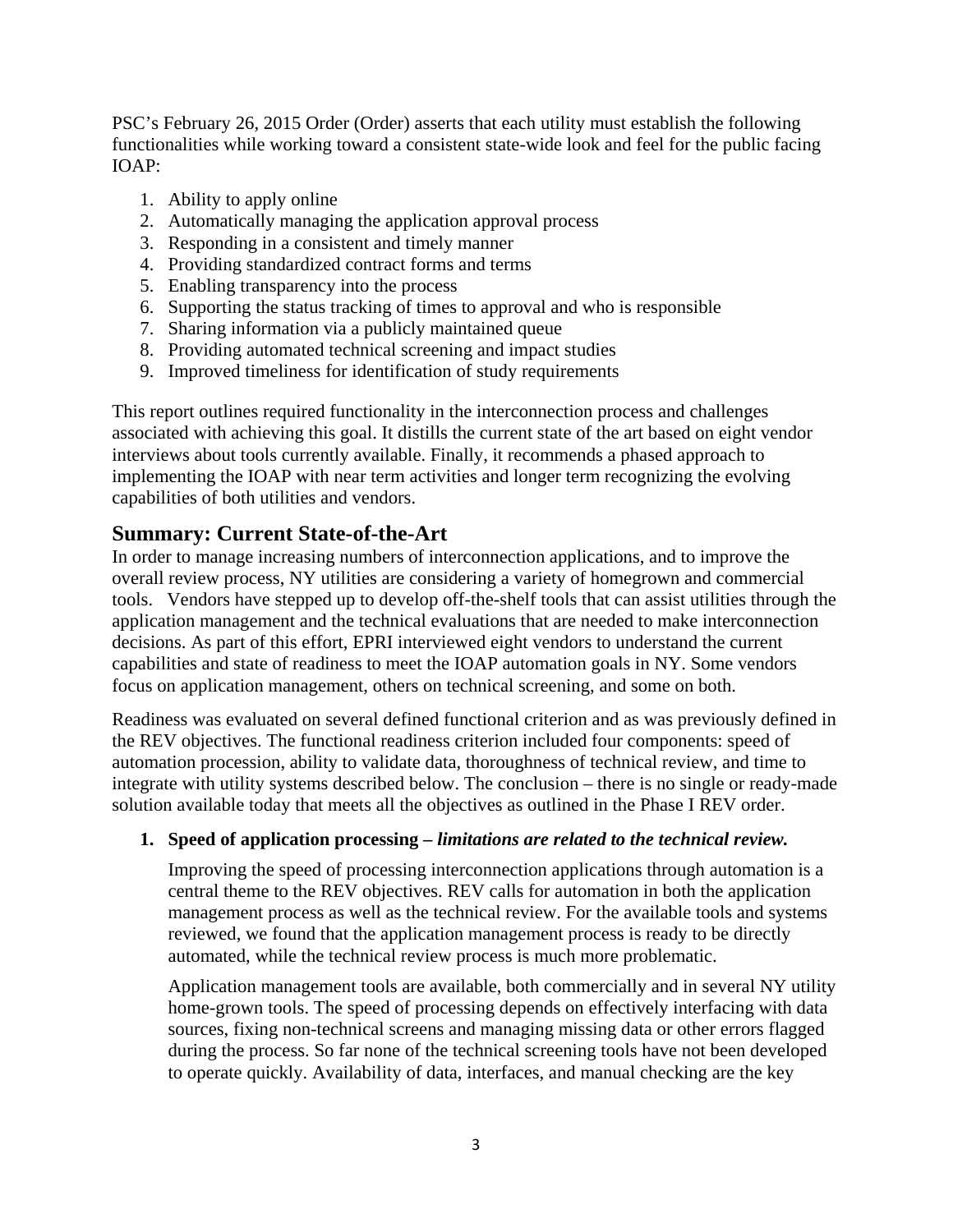limitations. Individual screens that require calculations varied in processing time over the range of minutes to weeks across the vendors.

Given this contrast of readiness between application processing compared to technical assessments. *A phased approach is recommended, first automate the application process and then integrate with a technical process.*

#### **2. Ability to validate system data –** *varies for vendors and utilities, generally not ready.*

The dataset used for interconnection processing is the foundation to accurately determine impacts. This data includes electrical models of the distribution system, current configurations and settings as well as load and DG forecasts. The dataset is constantly changing as operating parameters and circuit configurations change, new DG connections are added and other distribution automations are utilized. The most accurate and up to date dataset will always reside at the utility which should be the source for interconnection decisions.

This suggests that data for application processing and screening of interconnection requests needs to be directly derived from utility in more or less real time. In some cases, tools available today aim to recreate datasets. Since data handoffs may be problematic and can add delay time to processing, we recommend using data direct from utility database. Otherwise data transfer becomes a limiting factor and may affect accuracy of the evaluation. *Provision for data enhancement and minimizing the need for data handoff should be incorporate into the IOAP to promote continuous improvement and simplify validation.* 

#### **3. Thoroughness of technical review –** *varies in both breadth and depth of analysis.*

A critical component in the interconnection process is the ability to perform technical analysis relevant to the applications. This process can begin by implementing SIR standard screens or, in the future, through a hosting capacity analysis. There are specific impacts that must be considered to adequately screen proposed interconnections in a comprehensive way. These include voltage, thermal capacity, protection, energy, and safety/reliability. Most vendors have made provisions for these reviews. The breadth and depth of analysis varies.

Limits or triggers are typically based on engineering experience, industry consensus or standards. A main limitation in many of the technical review processes is that they require an engineer to drive the process, to validate the data and to check the results. Often available data is sparse or not available. This then requires more engineering judgement.

Assuming that data will improve over time, it is expected that appropriate screens and other technical reviews can be identified and incorporated into a number of tools. At present none of the tools have an automated way to thoroughly review interconnect concerns with increasing DG penetration levels. Similarly, the evaluation of hosting capacity is not well established and easily done with most available tools. *Technical review practices need to further develop and to consider the range of voltage, protection, capacity, and energy impacts with enough depth of analysis to account for growing DG penetration levels.* 

**4. Time to integrate with utility systems –** *will be needed.*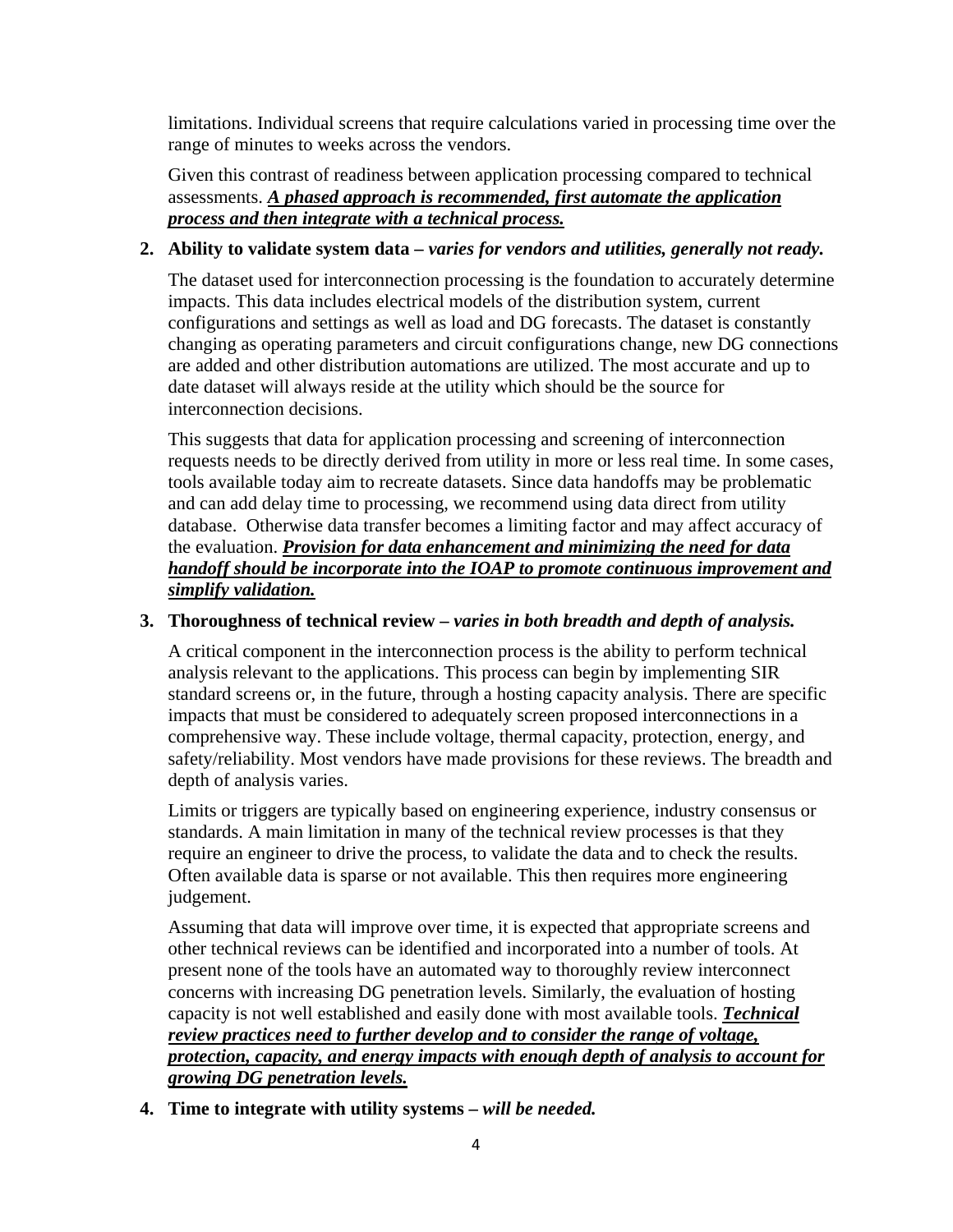In order to have an automated interconnection process, the ability for management and technical process to integrate into existing utility system and tools is crucial. The portal must be able to pull information related to the applicant (CIS), pull information about the location of the applications (GIS), perform technical analysis utilizing system data, and initial processes after an application is approved (work order management, meter management).

Experience with automating existing tools has been limited and integration with existing utility data and systems has only been done in limited pilot demonstrations. The scale of integration called for in a statewide requirement will be a first of its kind implementation for each vendor. *Due to the complexity, it is recommended that a phased approach to integration be employed.*

Secondly, the readiness in terms of REV objectives was assessed. Table 1 below provides a summary of these findings. The main outcome is that of the seven objectives identified, five are focused around application management where tools currently exist. The remaining two that are more focused on the technical review process do are not have readily available tools.

| <b>Objectives in REV</b>                                                         | <b>Vendor Readiness</b>                                                                                                                                                                                                                                                                            |
|----------------------------------------------------------------------------------|----------------------------------------------------------------------------------------------------------------------------------------------------------------------------------------------------------------------------------------------------------------------------------------------------|
| <b>Transparency</b>                                                              | The solutions that have an application management<br>component (3) provide the customer with visibility into<br>the status of their application and this can be customized<br>based on SIR requirements.                                                                                           |
| <b>Consistent look &amp; feel</b>                                                | The solutions that have an application management<br>component (3) each have a different look and feel but can<br>be customized somewhat for each utility and SIR process.                                                                                                                         |
| <b>Consistent information sharing</b>                                            | The solutions that have an application management<br>component (3) each have the ability to share information<br>and can set the timing and points of sharing. It can be<br>fixed based on SIR requirements and changed over time.                                                                 |
| <b>Ability to apply online</b>                                                   | Of the solutions, three of the eight solutions had a front<br>end that allowed the customer to apply online. The others<br>were capable of linking to a front end.                                                                                                                                 |
| Ability to manage, screen, and perform<br>impact studies in an automated fashion | Three solutions are able to automatically manage the<br>application process. In the case of the technical, none of<br>the solutions can automatically perform technical screens<br>currently with validated data. In order for the screens to be<br>automated each utility must define thresholds. |
| <b>Standardized interconnection</b><br>requirements                              | The SIR process would have to be implemented into the<br>solutions (are not currently). Additionally, in order to<br>utilize the SIR screens the utilities would need to define<br>thresholds to apply.                                                                                            |
| <b>Standardized contract documents</b>                                           | The solutions with application management $(3)$ can be<br>customized to utilize the contract documents as spelled<br>out in the SIR.                                                                                                                                                               |

#### **Table 1 Vendor readiness to meet REV objectives**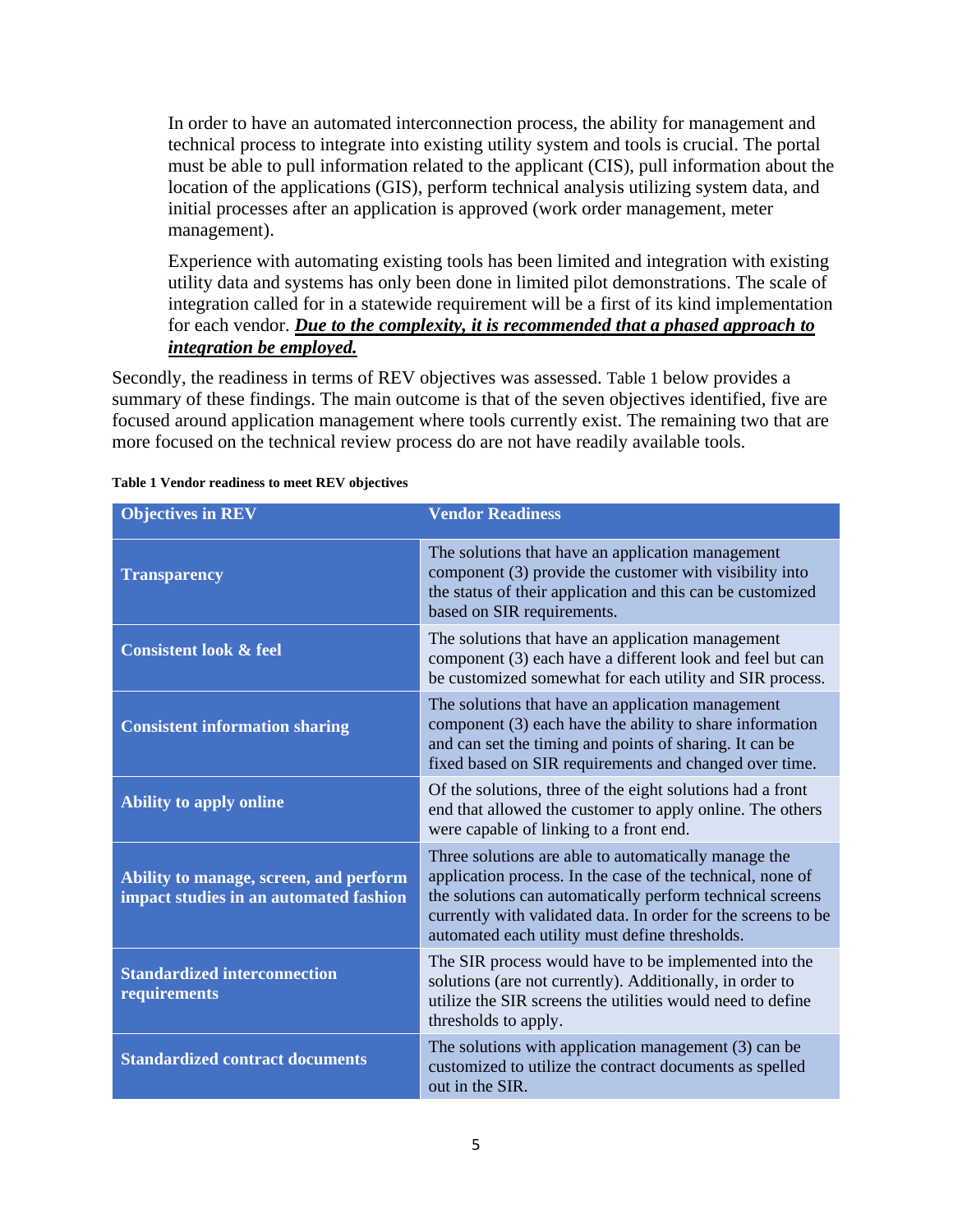# **FUNCTIONAL REQUIREMENT ASSESSMENT**

With the current state of the art in mind, as well as the knowledge of gaps on the utility side, this section defines the functional requirements of the IOAP to meet the objectives of NY REV. This section will identify the core functionality, what is possible, and challenges to reaching these functionalities.

Currently two tracks are defined in the NY SIR, the expedited and non-expedited. The main difference is in the expected complexity and technical review requirements. Implementation of a more automated application process is therefore divided into two different functional activities: the *application management activity* and the *technical review activity*:

The **application management activity** is comprised of processing steps and procedures used to manage DG interconnection applications, from submittal and approval notification, installation acceptance and documentation for grid changes. Automating this management activity needs to address both the smaller, expedited, as well as larger, more complex interconnection applications. Application processing steps are guided by the NY SIR. It defines the specific steps, timeframes to complete each step, and the required communication with the customer at each step in the process. Most of these activities can be automated.

For example, if the DG is less than 50kW there are normally 6 application processing steps from initial submittal to final acceptance. This 6 step is intended as an expedited process and may include inverter-connected DG systems up to 300kW. The SIR includes a time limit exception for non-inverter and an eligibility exception for systems to be installed in LV networks. For 50kW up to 5MW there is a more detailed procedure (non-expedited) with up to 11 application processing steps and processing time deadlines defined in the SIR. An eligibility exception is noted for interconnection into low-voltage network-connected systems.

The **technical review activity** is comprised of checking feasibility, confirming DG plant requirements and conducing detailed technical screenings that depend on the plant rating and interconnection circumstances. Initial feasibility is based primarily on service capacity and transformer size. DG plant requirements are specified in the NY SIR section II. Technical screening includes checks for: equipment certification, rating, penetration screens, voltage fluctuations, power quality, and safety. Some of these activities can be automated and others will require experienced staff and engineering judgement to review drawings, check any exceptions, and sign off approvals.

For example, if the DG is less than 50kW (or less than 300kW inverter-connected) technical review includes checking the scope, relative size, compliance with SIR Section II requirements (also appendix F technical data), acceptance of system diagrams, determination of metering requirements, witness testing and on-site verifications. Larger DG system's technical review includes all of the above, preliminary technical screening (4 preliminary screens) and an evaluation if interconnection facilities or distribution upgrades are needed. When preliminary screening fails a supplemental screening analysis (3 supplemental screens) may be requested. If this supplemental screening fails, a CESIR may be requested.

The IOAP must address both technical and management activities in an integrated fashion for public facing (applicant/developer use) and for utility facing interfaces. The public facing interface is made up of functional elements that enable application submittal, tracking and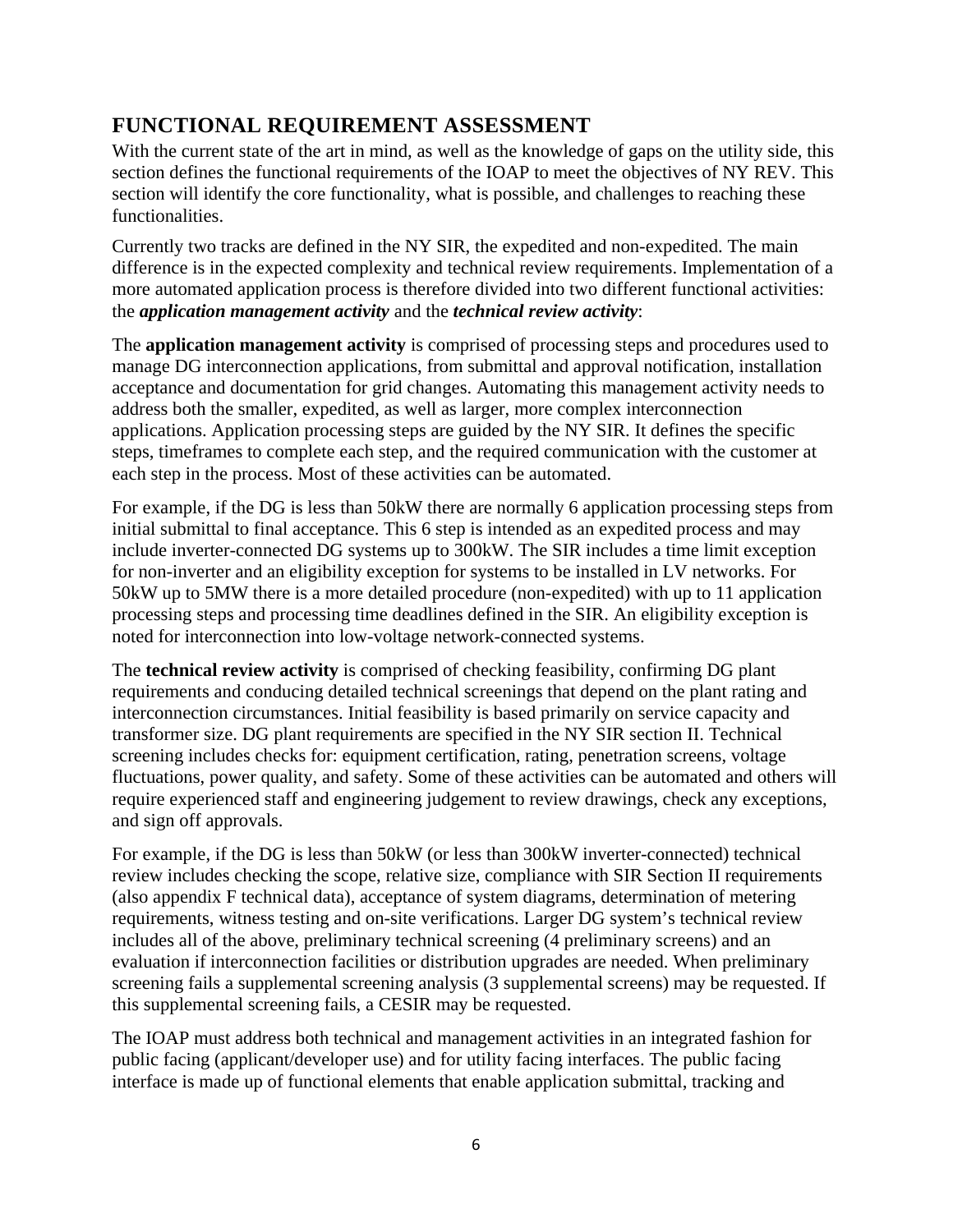information sharing by the applicant, while the utility facing elements enable the site location and capacity validation, screening, and approval process.

All public facing elements need to reflect a homogeneous process, with common steps and requirements across each of the NY utilities, and provide consistency and uniformity for developers and end-users. Utility facing elements then address system specific feasibility, validation, screening, approvals, supplemental studies, cost estimations and documentation of changes or additions to the electric grid.

Each of these interfaces (for public and utility facing) have four key functional components. The figure below provides a summary of the core functionalities of an IOAP. It also shows at which steps data exchange and integration of different systems is required. Finally, the figure indicates when human interaction drives the process in three steps including application submittal (by the customer), application approval (utility engineer), and CESIR study (utility engineer).

Figure 2 illustrates key functional components in pubic, utility facing and the inclusion of a detailed study when necessary.





#### **Public Facing**

The public facing functionality is the portion of the IOAP that is primarily used by the applicant or developer to interface with the utility as it relates to interconnection applications. The primary functionality within this portion of the IOAP is application submittal, tracking, payments, and viewing information about interconnection challenges within the utility service area. Integration is required so that data can be exchanged from the public facing side of the portal to the utility facing side. The following section goes through the core functionality in each of these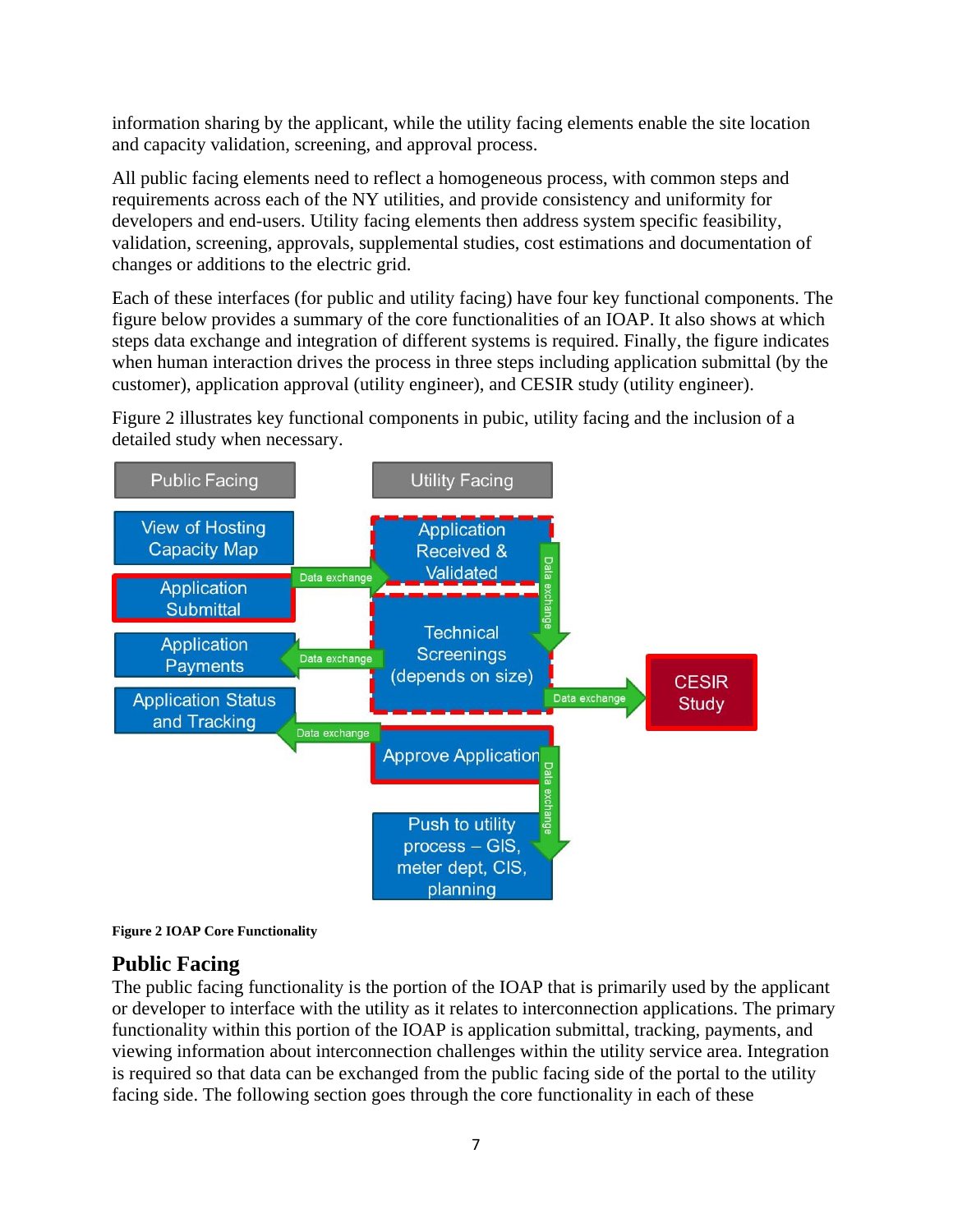components to provide more understanding of (1) what each is, (2) the current state of the art, and (3) the challenges to meeting it within the IOAP.

#### Application Submittal

Application submittal is the main functionality of the public facing IOAP. The objective of the IOAP is for the applicant to be able to submit an application for any type of distributed generation for review by the utility. The application submittal process should follow the standard template and fields that are spelled out in the NY SIR. These gather data about the customer, the technology being applied for, as well as details about the DG system itself. In some cases, the applicant could be either a customer or a developer on behalf of the customer. When submitting the application, an electronic signature is required as well as the ability to submit a payment if it is warranted. The tracking of this application will begin upon submittal and will be linked to that customer identification.

Currently, there are readily available solutions that provide this functionality in a very flexible manner. The solutions allow an application to be submitted based on defined categories than can be changed over time as the process may change. Additionally, these solutions can be branded or integrated to meet the needs of multiple utilities. In some cases, solutions have been created by the utility to handle this portion and have similar functionality. For NY, selecting solutions that can have a consistent look a feel while maintaining the flexibility of different utility systems can be achieved.

#### Application Tracking

Once the application is submitted, tracking must be initiated to provide visibility into where each customer is in the application process. This functionality in the IOAP also provides a framework to process the applications on the timelines outlines in the SIR. Once an application is submitted the steps that is follows and timelines associated depend on the size of the system and the IOAP must initiate this. There are up to eleven steps depending on the DG system size in the SIR process with milestones within each that include time windows for responding to the customer.

The steps that should be made visible include:

- Application Submitted
- Application Received
- Application in Process
- Application in Technical Review
- Awaiting Documentation
- Application Approved
- Pending Verification Testing
- Set Meter Request Pending
- Permission to Operate

In the IOAP, there must be flexibility to which steps are made visible to the applicant and the timeline associated with the step. The utility should have greater visibility into a more detailed look at the status and can communicate to the applicant. The application should be able to login and see the status of any application they have submitted by location. In addition, if approved by the customer, the developer should be able to login and view the status of any applications submitted at the utility.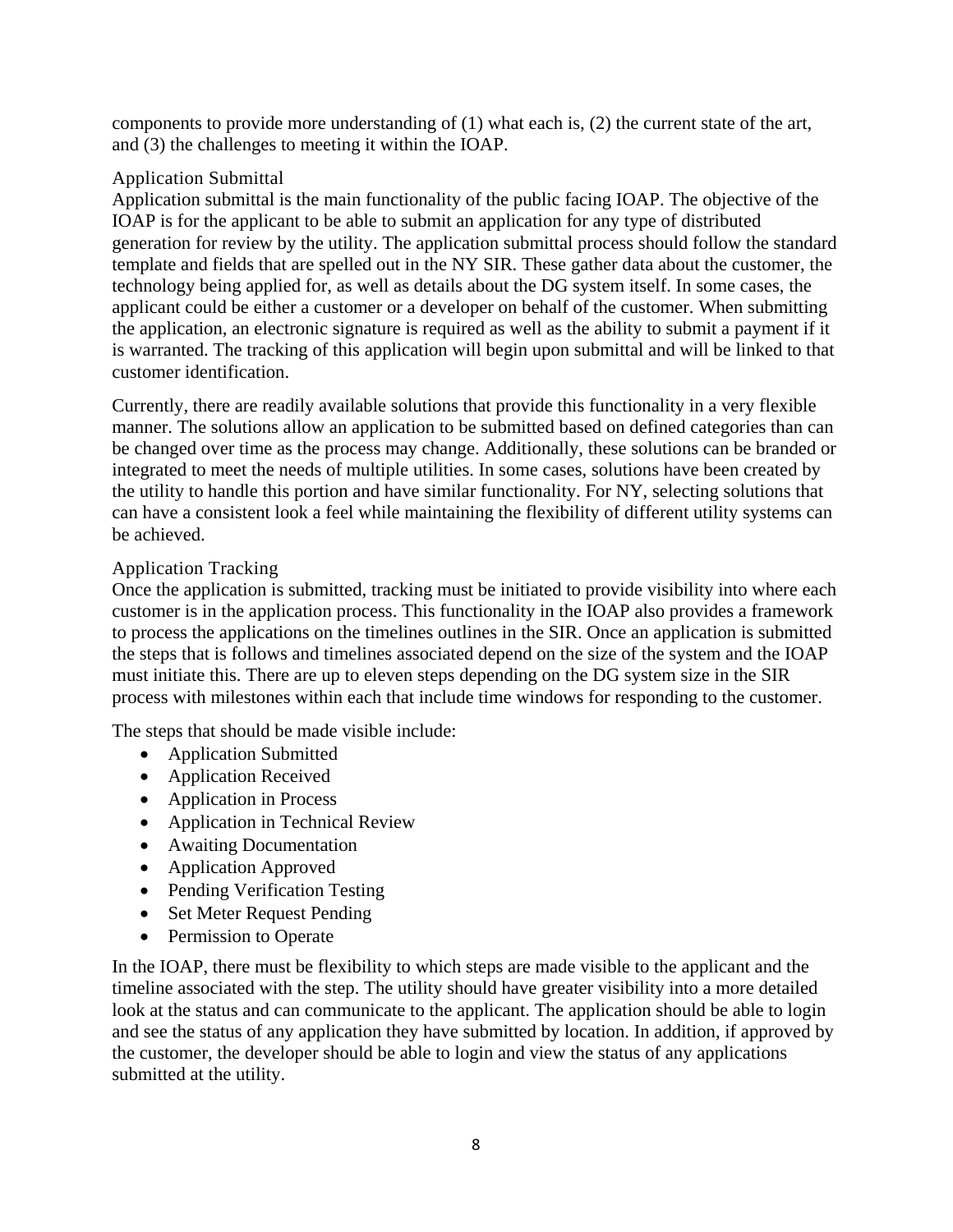Currently, there are readily available solutions that provide this functionality and can be flexible for the steps that are made visible to the applicant throughout the process. As the SIR requirements change, so will the IOAP. The solutions also provide the ability to put time limitations on each of the steps to provide more consistent processing across the state. The main challenge associated with this functionality is integrating it with utility systems to enable more automated tracking of applications, particularly those systems that are smaller.

#### Applications Payments

In addition to being able to submit payments upon application submittal, there may be a need to submit a payment at some point in the application review process. At several points in the interconnection application process, there may be a need to submit payment. This could occur at the application submittal stage as a fee, during the technical review stage is a more detailed study is needed, or after study if mitigation is needed to install the system. The IOAP must be able to accept applications at any point in the application review/tracking process and be able to initiate that process with the customer upon request of the utility. The solution will need to be able to accept payments by customers and connect with the utilities financial system to process this payment.

Currently, there are readily available solutions that provide the ability to submit payment during the application process. This tends to be flexible to accommodate payment when needed and by several methods. The extent to which this process can be fully integrated with a utility customer information or billing system presents challenges.

#### View Hosting Capacity Map

Another objective of the IOAP is for the applicant to be able to look at maps that provide indication of whether or not there are areas of the utility system that can accommodate more or less amounts of DG. These maps represent this by displaying hosting capacity for each feeder. Hosting capacity is the amount of DG than can be accommodate on a system without causing adverse impacts on power quality, reliability, or safety. The ability to provide maps, similar to what has been done in California, has been a central discussion point as it relates to streamlining interconnection processing in NY. Having a defined hosting capacity method gives developers/public the ability to understand better/worse locations for DER on the system as an indicator of potential costs. These maps would need to be updated on a regular basis to account for existing DG as levels increase and change with changing operating conditions at the utility.

Currently, there are solutions that provide this functionality. However, in most cases, the analysis required to get hosting capacity maps can vary widely in how long it takes to perform. This speed allows for more frequent updates of the solution to reflect current capabilities for the application.

There some challenges with this process that must be understood. The first is that the posted maps are only as good as the latest analysis of the hosting capacity. This means that any new applications that have been approved or installed may not be represented and may change the hosting capacity. Any change the utility operation on particular portions of the feeder may also change the hosting capacity. The IOAP should be clear about the posted map and have an established update process as frequently as necessary based on their system. The other challenges are the integration with the utility systems that is required to provide regular updates. The utility planning tool as well as the GIS system will need to be integrated to ensure the latest and most up to date hosting capacity is posted. In the near term, distribution indictors such as substation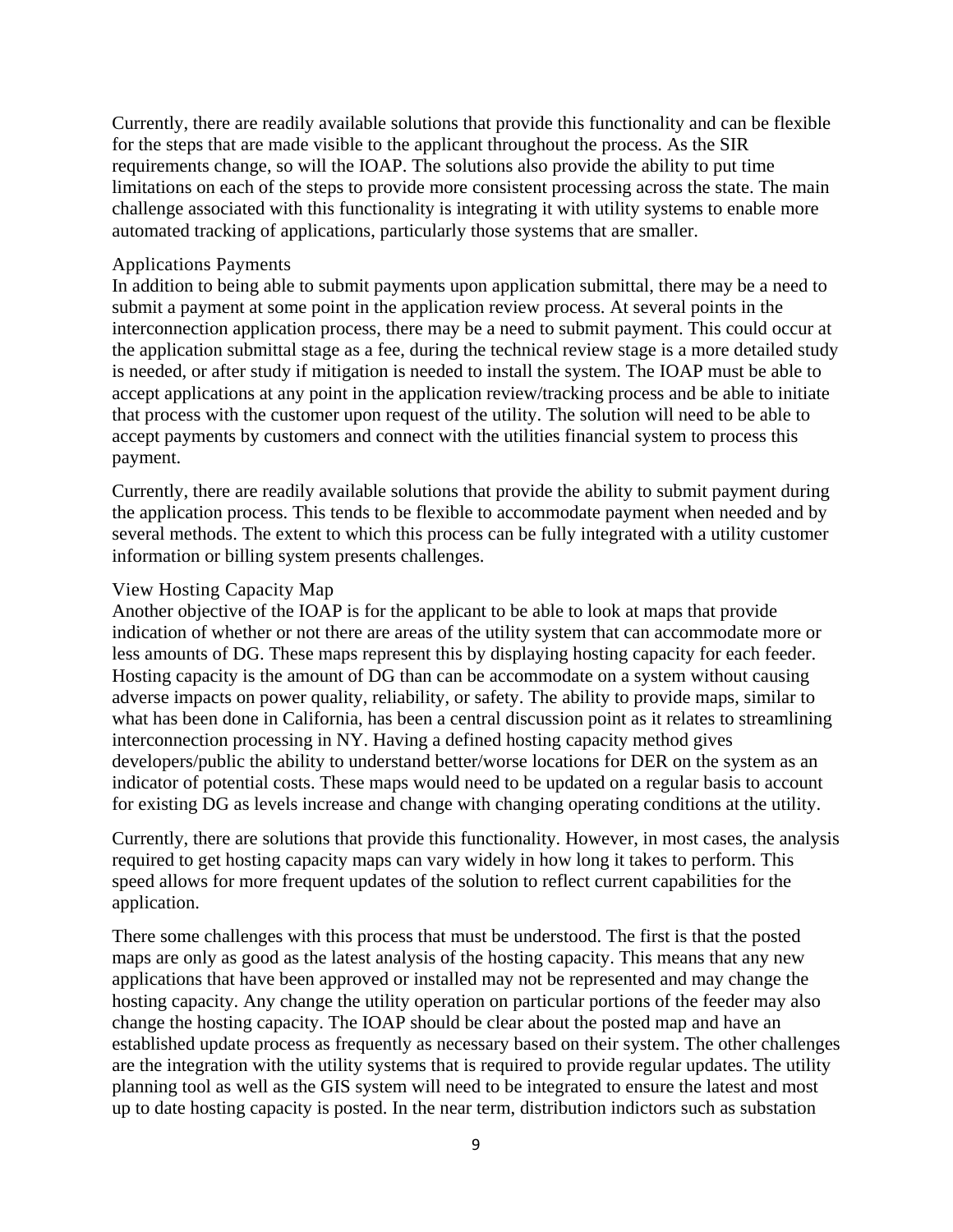back feed and voltage limits can help inform applicants while the data and tools evolve allowing full hosting capacity implementation.

#### **Utility Facing**

The utility facing functionality is the portion of the IOAP that is used by the utility engineers to review, process and approve interconnection applications. The primary functionality within this portion of the IOAP is to review and validate the application as well as review the technical impact depending on system size. A higher level of integration is required so that data can be exchanged from the public facing side of the portal to the utility facing side and so that technical reviews can be performed. The following section goes through the core functionality in each of these components to provide more understanding of (1) what each is, (2) the current state of the art, and (3) the challenges to meeting it within the IOAP.

#### Application Management

The first step on the utility facing IOAP is to validate DG applications after they are submitted by the applicant/received by the utility. The IOAP should be able to perform a basic level of validation prior to utility review. Without integration with the utility the IAOP can validate that the application is for a valid address/location, verify completeness of the application itself, and confirm that the application meets the inverter certification requirements defined in the SIR. With integration into the utility customer information system, the IOAP should validate the customer identification number and address, and even perform basic technical review like checking the transformer size relative to the application. This process requires a secure connection with the systems at the utility that houses the customer information. It could be the customer information system, the geographical information system, or both. Being able to access these in real-time is a precursor to automating this process. In addition, it requires that the data be available at the utility.

Currently, there are tools that can perform validation, but the level of integration varies. In theory solutions today can integrate with utility systems to automate this process, but it has not been done on a wide scale at this point. The main challenge is the time required to do this integration with multiple utility systems. Some of the validation is basic and does not require integration and this level can be achieved sooner.

#### Technical Review

A key part for a utility processing the application is to be able to perform a technical review to understand if it will have any adverse impact on the system. The technical review process and the automation surrounding it will vary based on the size of the system being submitted. For systems less than 50 kW, the items reviewed could be achieved in the validation step once it is received. This level of screening can be automated with integration into utility systems. If not integrated, the transformer sizing check would occur as part of the technical review process by the utility engineer. The screens recently defined in the NY SIR are:

#### Preliminary Screens

- Screen A: IS the PCC on a Networked Secondary System
- Screen B: Is Certified Equipment Used?
- Screen C: Is the Electric Power System (EPS) Rating Exceeded?
- Screen D: Is the Line Configuration Compatible with the Interconnection Type?
- Screen E: Simplified Penetration Test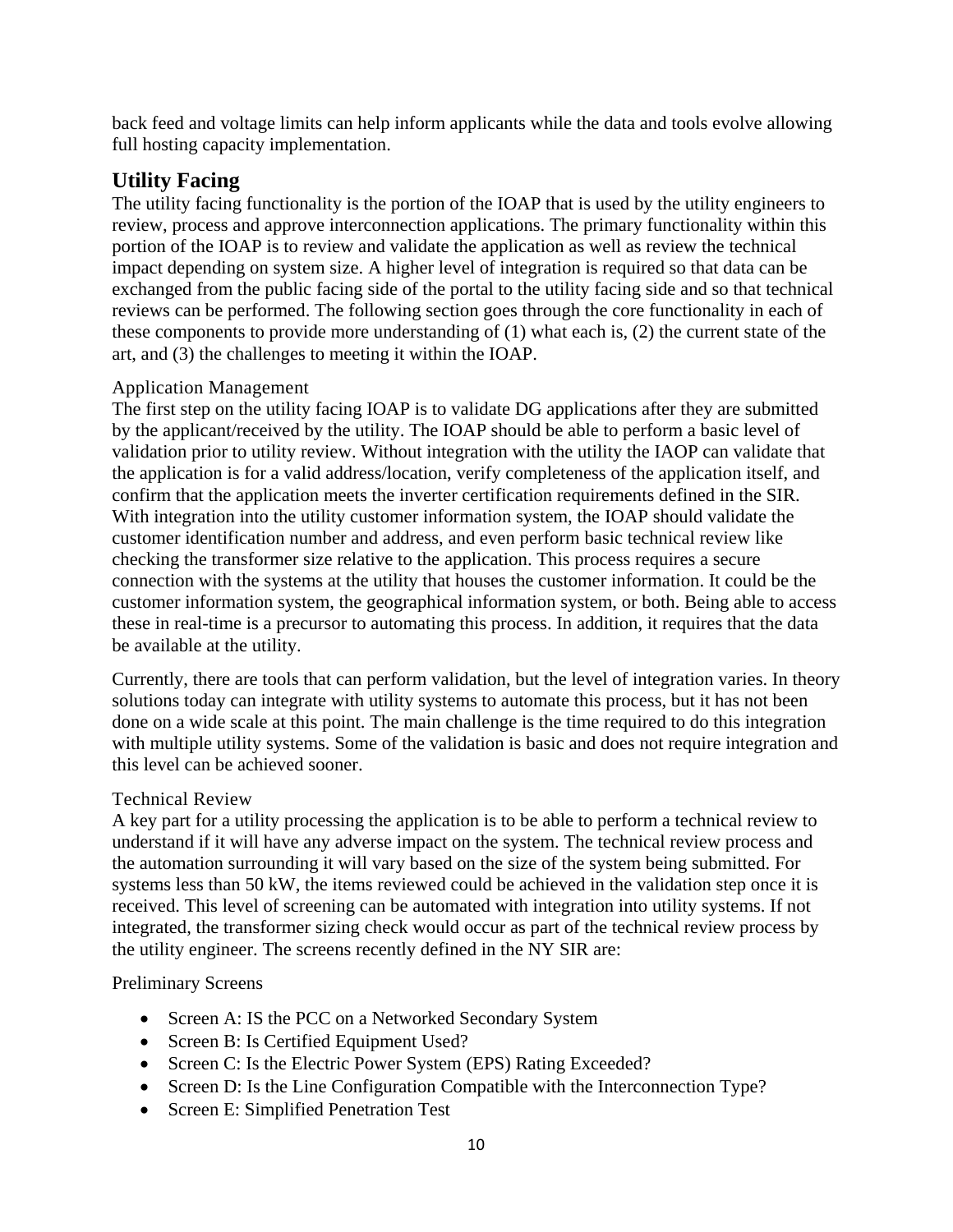• Screen F: Simplified Voltage Fluctuation Test

#### Supplemental Screens

- Screen G: Supplemental Penetration Test
- Screen H: Power Quality Tests
- Screen I: Safety and Reliability Tests

For systems greater than 50 kW, there are nine screening steps defined in the SIR beyond the initial checks. The preliminary screens  $A - C$ , are more easily automated as the data needed to perform this is typically available at the utilities. However, preliminary screens D-F are not as readily automated. These screens require peak load, voltage conditions at the interconnection point, as well as the configuration of the distribution line itself. This data may not be available for all feeders in a service territory currently. If available, the tool must interface with the utility GIS and/or planning tool to determine if an application passes. These screens require calculations to be performed and this process can be time consuming depending on the solution used. Similarly, the supplemental screens (G-I) are challenging to automate given the data requirements. These screens also require an analysis to be done of the impact to the distribution system. In order to do this, load flow analysis must be performed. Depending on the tool, the analysis can range from minutes to days. If an application does not pass the screening process, the tool must push the application to a CESIR study process at the utility.

An important consideration in the automation of these screens is the need for engineering review. For systems that are larger and require the more data intensive screens, the step to check the solution is critical to ensuring any unforeseen issues. This check is particularly important as the data gap is filled.

Solutions that exist today have a wide range of technical screening abilities implemented many of which require an engineer to drive it through the process. Work should be done to ensure the screening needs in NY are implemented in these tools. The biggest challenge will be integrating the IOAP into multiple utility systems that may perform this technical screening and filling the data gap currently present for each utility.

#### Approve Application

Once an application is received and processed based on the size of technology type, there is an approval step. Application approval needs to be flexible in its implementation. In some cases, an automated approval process is acceptable particularly with systems that are less than 50 kW that can pass through the transformer sizing check through integration with utility systems. However, for systems greater than 50 kW or feeders with considerable DG penetration, the ability for a utility engineer to review and approve or reject an application is needed. After passing through the technical review in an automated fashion, a utility engineer can review the results and approve the application or require more study. As the data that is available and validated is more complete, the automation can be reviewed.

#### Update Utility Tools and Initiative Meter Process

Once an application is approved, there are a series of steps that must be triggered automatically. The first is pushing the information to the meter setting department so that a work order can be created and the process can begin. The second is to push it to several utility systems that need to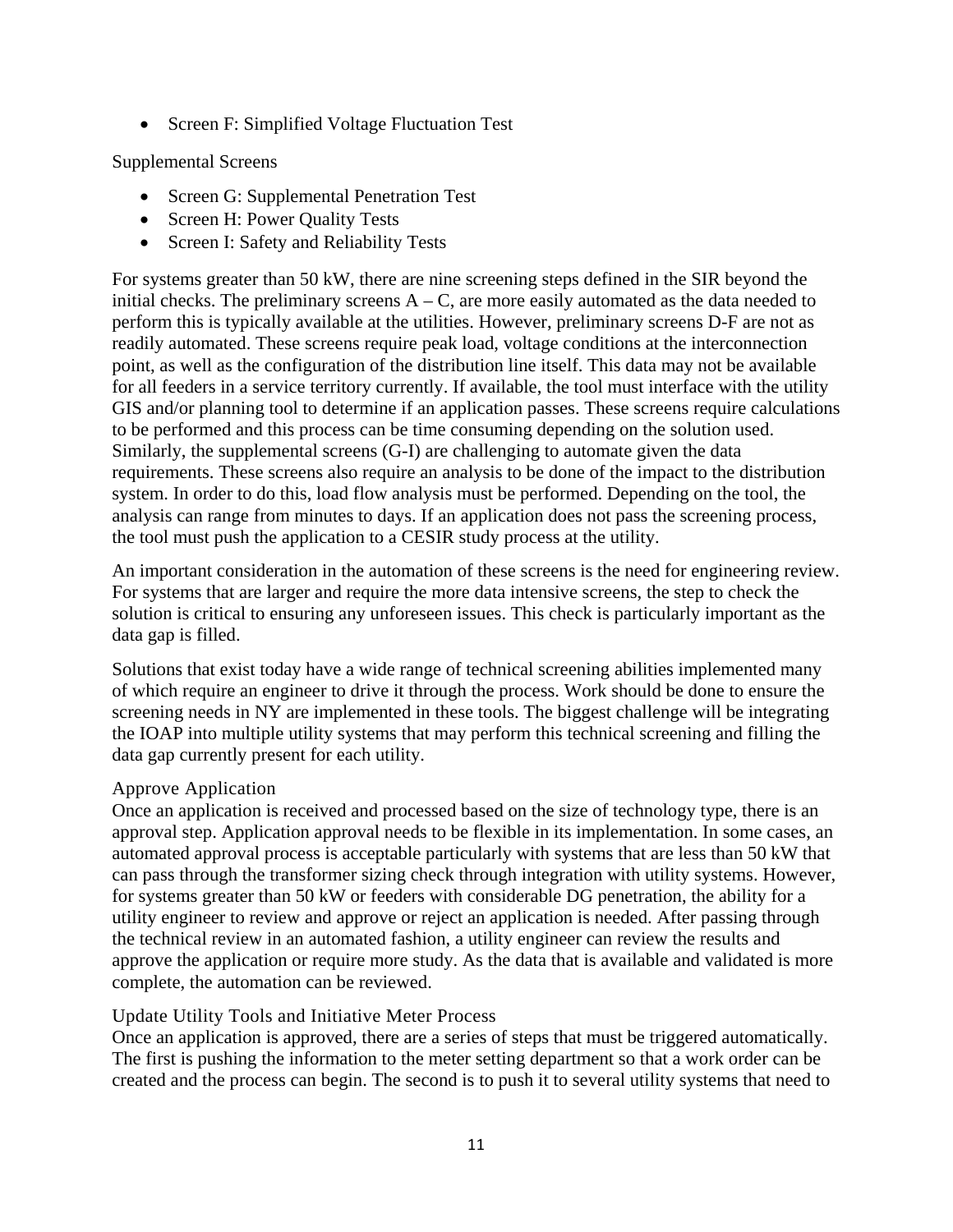be updated with this new information like the GIS system, planning system, and customer information system.

This step requires integration with the utility systems that must be updated. Currently, tools have not integrated to this level, but it may be achieved in the future

#### Detailed Study

If an application does not pass the technical review process, it may need to move to a detailed CESIR study. In this instance, the IOAP cannot be used. CESIR studies require a detailed review to determine the impacts of the application. The IOAP should push applications that do not pass the review process to a utility engineer with a report on which of the technical review steps it did not pass. This report will help the engineer determine how to focus their CESIR study. The CESIR studies themselves will be done using various utility tools in a manual fashion.

## **ROADMAP TO IOAP**

Based on the objectives of NY REV, the IOAP functionality defined, and the current state of the art, there are several key factors that will impact the implementation of the IOAP. These cross both utility and vendor domains and are outlined below:

**1. Automating application management can be achieved first, and in some cases is already in process.** 

Software is available that can be customized to interface with unique utility work management systems. Several utilities have developed online interconnection portals that already interface with existing processes and provide the customer with a method for application submittal and review of the current status. Vendor solutions available today are generally flexible and can be customized to meet SIR requirements and interface with utility systems. The level of automation depends on effective integration with utility systems. This further automation will require ongoing investment and time to complete.

**2. Automating the technical screening process is just starting, needs future definition and will take time for both utilities and vendors.** 

Effective automation of the technical screening process is not very far along. Progress has been made via concepts like hosting capacity analysis which works very well for planning purposes. To automate day to day technical acceptance, both utilities and vendors have work to do. For the utilities, updated data must be obtained about the system that does not currently exist. For the vendors, the tools need to be able to perform calculation-based screens faster than is currently available. Together the integration of the utility system data and knowhow with automated decision making tools is an appropriate future goal.

**3. Integration of vendor solutions and tools with utility systems won't be homogeneous.**  To date, full integration with utility systems on such a wide scale as is called for in NY has not been done. Only pilot implementations have been completed, therefore this next step is expected to be first of a kind, challenging by nature and require time to complete. Each utility will have unique challenges associated with integration and will be on different schedules to implement. Each utility uses multiple systems and databases to manage distribution. CESIR's address different interface requirements. These legacy systems have different makes, manufacturers, and vintages that lack a common input and output. Over time, these systems will evolve and become more integrated, utility by utility. While this is not expected to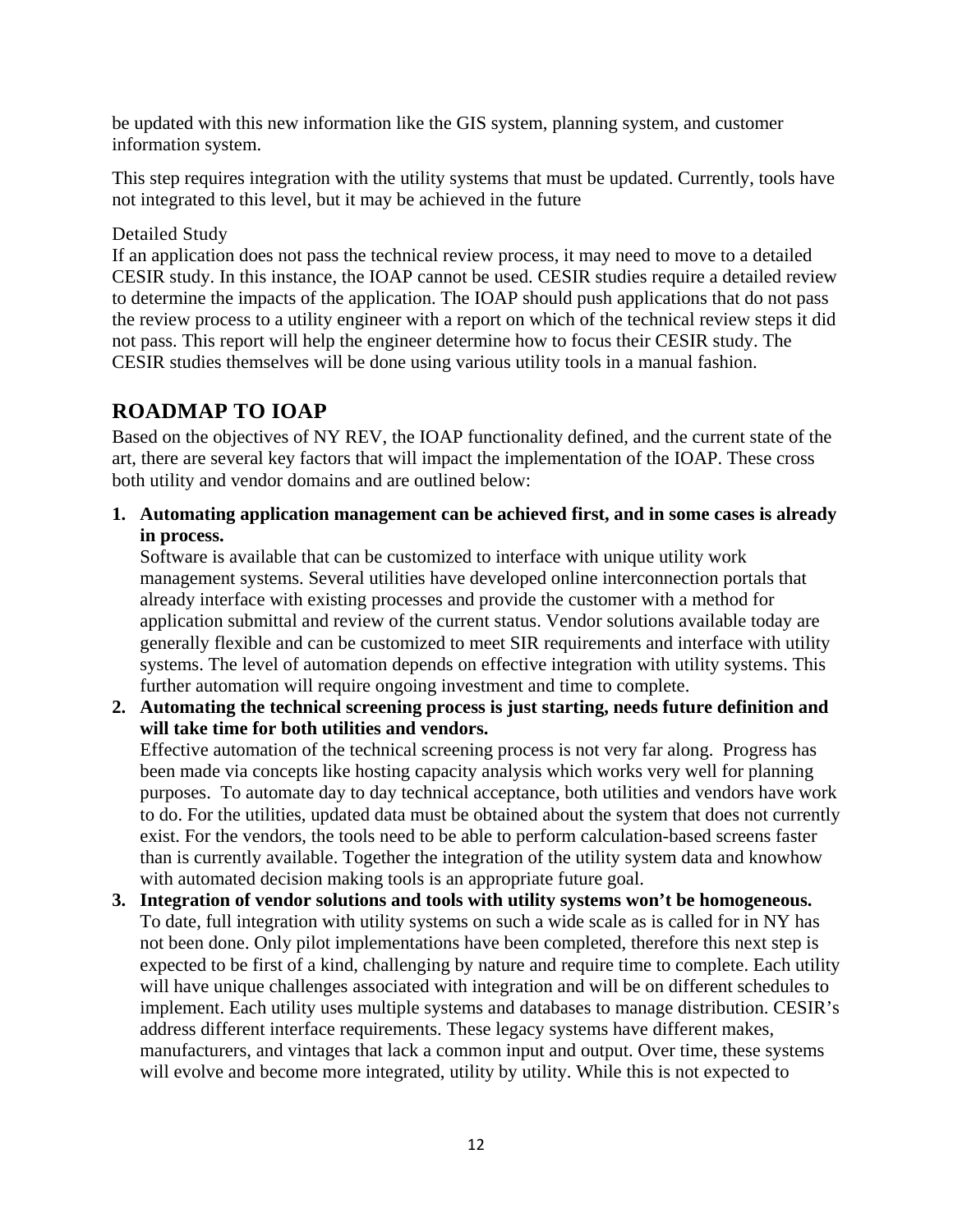happen uniformly in the short term, longer term the state initiative is expected advance the state of the art.

#### **4. One size doesn't fit all**

Each utility has made investments and uses multiple tools (some developed in-house) to review and study interconnection applications for their system. Automation will require integration with each of these existing system, processes and data. Additionally, some utilities have in-house web portals that have been developed. To meet the IOAP objectives in the most cost-effective manner, each utility should be tasked to design an IOAP that meets REV objectives, fits the existing electrical system needs and systems while implementing a consistent experience for developers.

#### **Phased Implementation**

Considering these key factors, a three-phased approach is recommended to effectively implement the IOAP in NY. The first phase objective is completing automation of application management processing in existing utility systems. In the second phase the aim is to automate SIR interconnection screening with links to utility and customer technical databases. The third phase integrates technical decision making processes to distribution planning software in order to automate additional technical screening and to better account for change penetration levels.

Each NY utility is in a different place when it comes to implementing these phases. Data, interfaces with existing systems, evolution and updating to new systems and processes must be established to reach these goals and will happen at different places. This section will outline specific functionality and define each phase:

- **Phase 1: Automate Application Management**  Automate application management and proceed towards integrating the site availability and installation readiness validations (system requirements checks and sizing compatibilities) into existing utility interconnection application processing database and systems (for all Applications 0- 5MW). The timing for completion of automated management in 2016 – 2017.
- **Phase 2: Automate SIR Technical Screening**  Automate the SIR technical screening with links to both utility technical and customer databases (Applications >50kW). In this phase, the time required to achieve automation of the SIR screens will vary by utility, depending on data accessibility and gaps as well as internal system integration challenges. Suggested timing is by the end of 2017.
- **Phase 3: Full Automation of all Processes** Integrated application processing for larger systems with distribution planning, hosting capacity results and feeder analysis. Speed of implementation will depend on closing data gaps, integration of feeder analysis and planning with penetration data and interconnection evaluations in 2017 – 2019.

#### **Phase 1 – Automate Application Management**

The first phase of the implementation is to achieve semi-automation. Based on the solutions available, it is clear that automating the public facing application process can be achieved. This would also include the application management portion of the utility facing tool for all applications  $(0 - 5MW)$ . In this phase, integration with the utility system would be required to fully automate the applications for systems less than 50 kW. That basic integration may take longer to achieve for some utilities, but should be a goal in the phase 1 process.

Figure 3 provides a wiring diagram of the process for applications in Phase 1 of the roadmap. For applications less than 50 kW, the application is submitted and the IOAP will automatically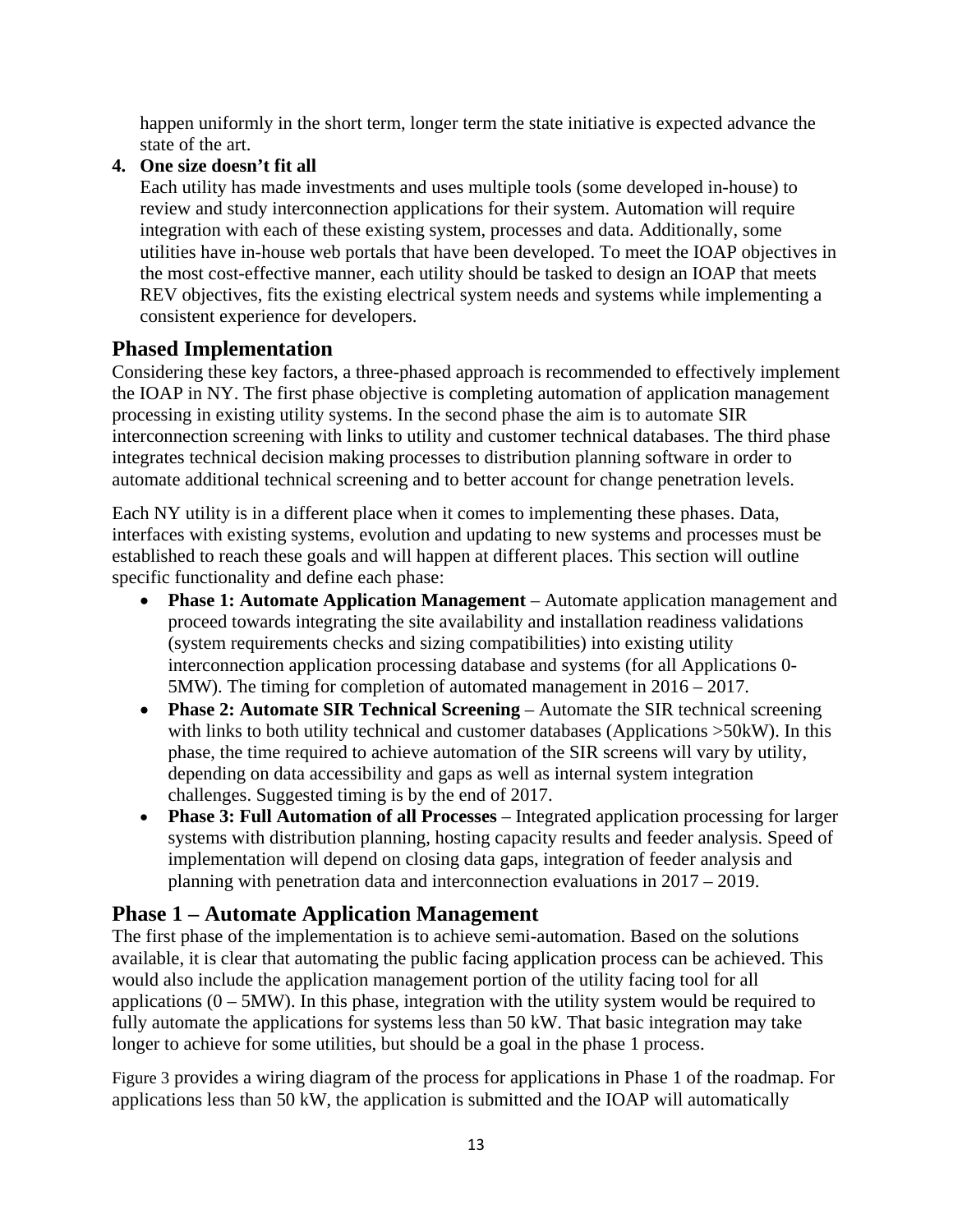perform the basic validation defined in the application management table. It will also walk it through the 6 steps outlined in the SIR. Depending on the level of integration achieved by the utility, these six steps may require an engineer to complete. In the case where this information is readily automated, the application could be approved without engineering review and automatically pass back to the customer. If the application passes the applicant will receive the approval in the tracking function. If it fails, a more detailed study process is needed by the engineer. For applications greater than 50 kW, the IOAP would automatically perform the 11 steps defined in the SIR. All systems greater than 50 kW must also go through the SIR screens which will not be automated in this step. In Phase 1, this step is driven by an engineer and not automated. If the application passes the screens, it will be approved and the IOAP will notify the customer, if not it will pass to a CESIR study and notify the customer.

The level of integration and automation across the utilities will vary in this phase based on data and readiness. In order to reach phase 1, a public facing solution must be obtained by the utilities and requirements for validation must be outlined.



\*Automation varies based on utility data and defining thresholds

**Figure 3 Phase 1 application flow diagram**

#### **Phase 2 – Automate SIR Technical Screening**

The second phase of the implementation is to achieve full automation of the SIR defined screens. This requires more data than in phase one with more detail of the distribution feeders themselves and integration with tools at the utility. To reach phase 2, utilities must work on integrating the public facing IOAP with customer information systems, geographical information systems, and tools used to do technical review like the utility planning tool. This level of integration will take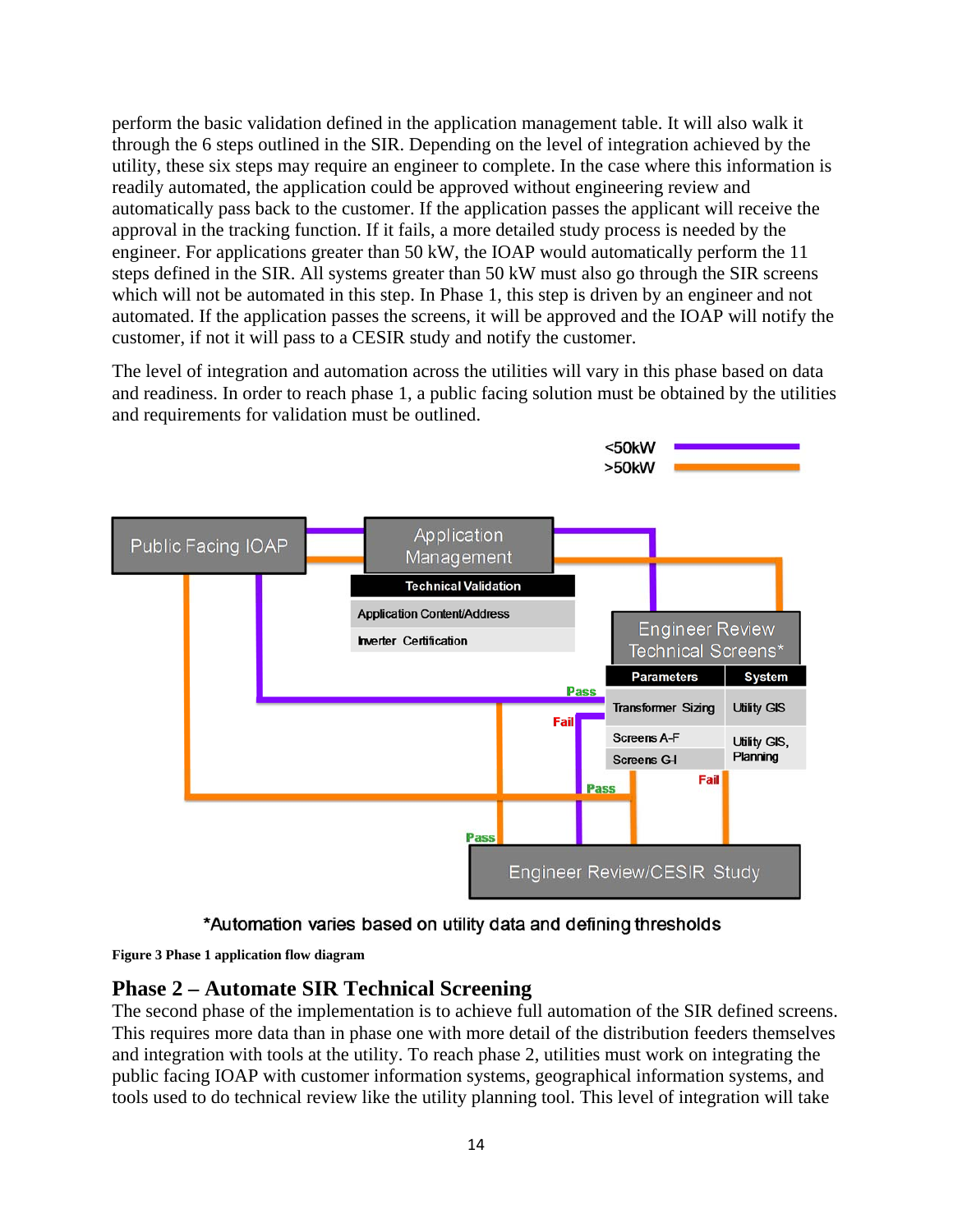time to ensure it is reliable and secure. For this integration to be useful, there is data that must also be obtained. Each utility is in a different place when it comes to data and models of their system. To reach phase 2, there will be a need for data on transformers, feeder loads, as operated conditions of distribution equipment.

Figure 4 provides a wiring diagram of the process for applications in Phase 2 of the roadmap. For applications less than 50 kW, the application is submitted and the IOAP will automatically perform the basic validation defined in the previous phase. This requires integration with the utility to check the transformer sizing. If the application passes these checks, it will automatically be approved and notify the customer. If it fails, it will move to engineering review. For applications greater than 50 kW, it will pass through application management in the same way as smaller applications. The IOAP will then process through the SIR screens. The level of automation in the technical screening step will vary by utility based on data and integration. By the end of phase 2, this automation should be achieved. Once the technical screens are reviewed, a report will be sent to the engineer to review and approve. If a screen was failed, the engineer will also get a report to help direct the CESIR study process. Once approved, the applicant will be notified.

The level of integration and automation of the technical screens will vary based on data availability and integration.





**Figure 4 Phase 2 application flow diagram**

#### **Phase 3 – Full Automation of all Processes**

The third phase of the implementation is for integrating the interconnection process with the distribution planning process. The non-technical screens in the SIR can become part of the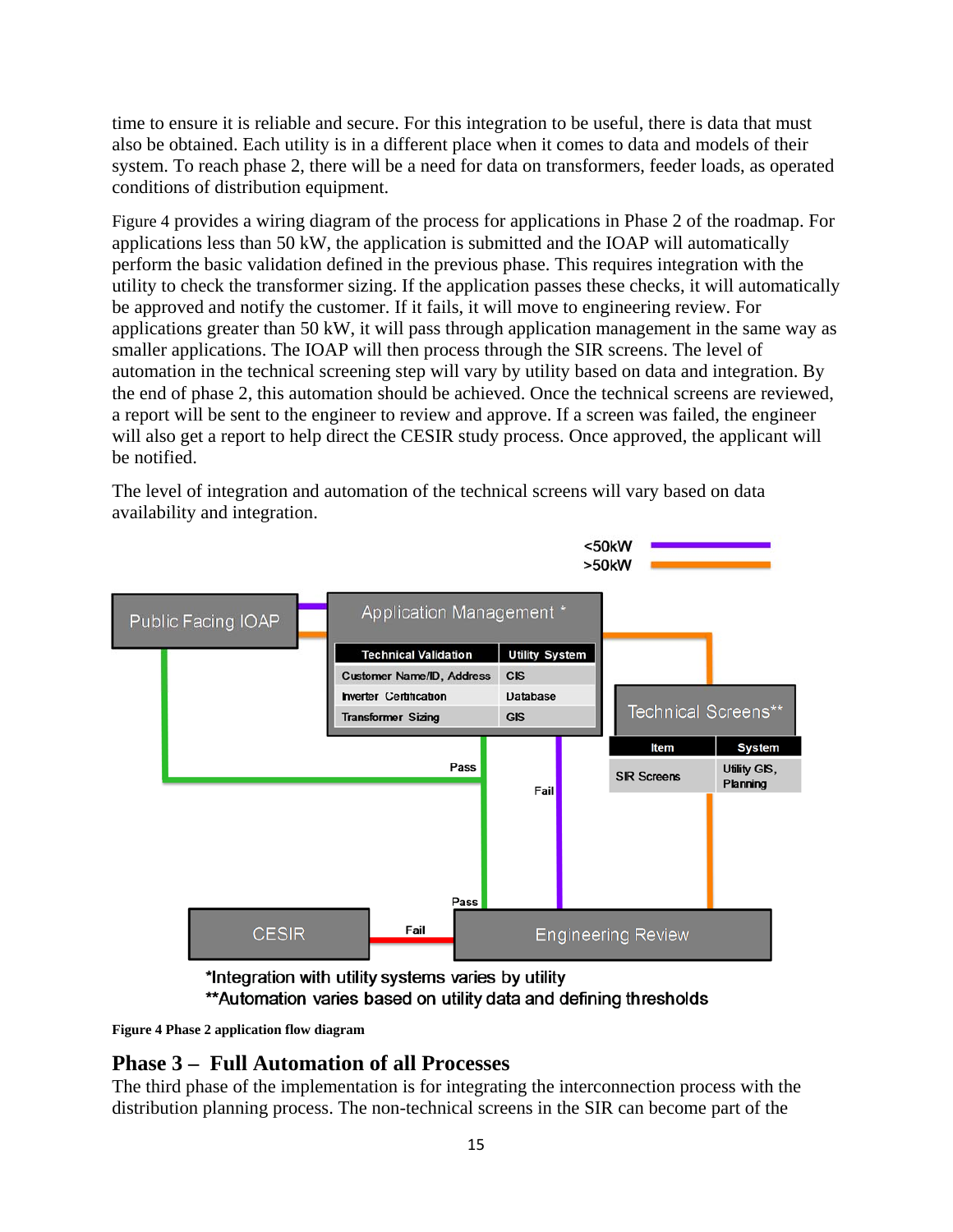application management step because the IOAP will be fully integrated. The technical screens (screens E-I) that require calculations to be performed more readily than in Phase 2. There are multiple ways to perform this step in an automated way. The first is through the automation of the screens themselves using the utility tool. The second is by utilizing the output of hosting capacity analysis used in distribution planning. The result can serve as a lookup when interconnection applications come in to quickly see if a request can be accommodated and what the limitations are at the point of connection. Additionally, these results can be refreshed quickly and on a regular basis. The result is also used for mapping on the public facing page.

To reach phase 3, there will be a need for models of the entire distribution system with data on the as operated conditions. It will require that the utility GIS system and utility planning systems be integrated to provide the latest information.

Figure 5 provides a wiring diagram of the process for applications in Phase 3 of the roadmap. For applications less than 50 kW, the application is submitted and the IOAP will automatically perform the validation defined in the application management table. This requires integration with the utility to check the non-technical screens in the SIR. If the application passes these checks, it will automatically be approved and notify the customer. If it fails, it will move to engineering review. For applications greater than 50 kW, it will pass through application management. The IOAP will then process through the SIR screens E-I in an automated way OR check the hosting capacity at that location and limitations on the feeder. These processes will be fully automated and push the results to a utility engineer for review. If approved that applicant will be notified via the IOAP. If it fails, the engineer will perform a CESIR study utilizing the results of the technical screens to focus the study on areas of impact.



<sup>\*</sup>Integration with utility systems varies by utility

\*\* Automation varies based on utility data and defining thresholds

**Figure 5 Phase 3 application flow diagram**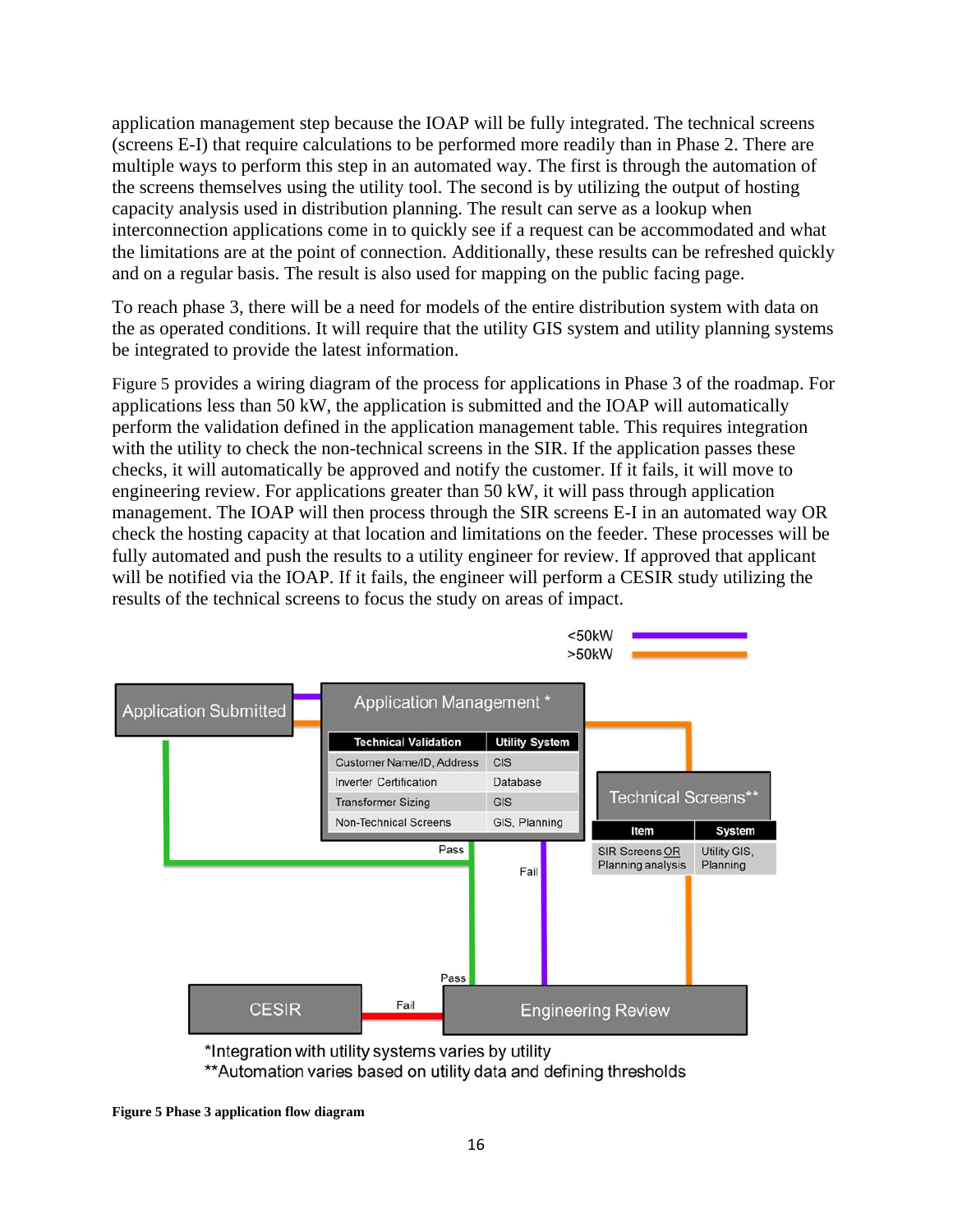As defined above the implementation of the IOAP is made up of three phases. These phases are driven by challenges that must be overcome for both the utilities and the vendors. Figure 6 provides a roadmap to achieving full automation and the gaps that must be filled in each phase by the utility. Because each utility has unique challenges, the timeline to reach Phase 3 will vary.



**Figure 6 Roadmap for Implementation of IOAP**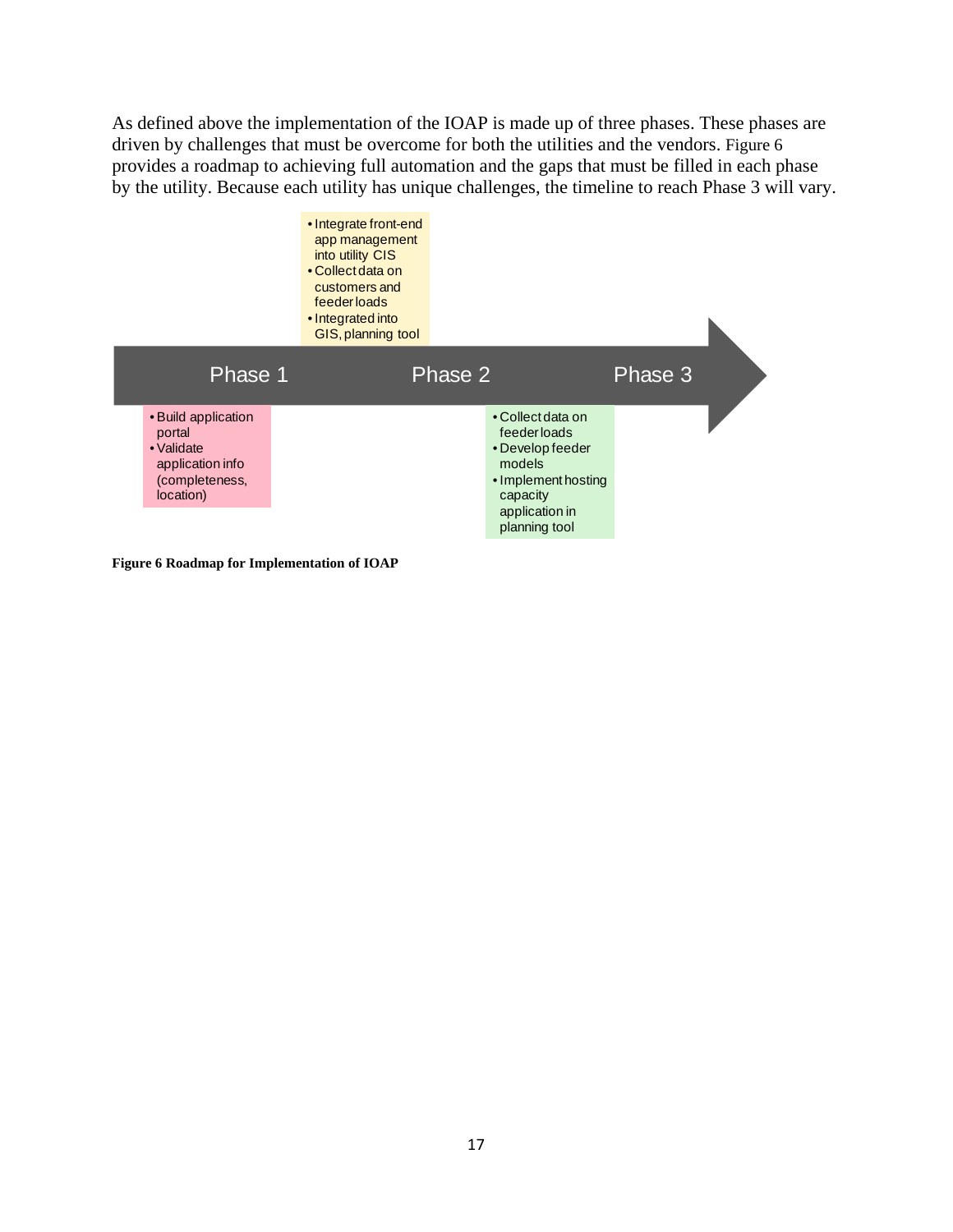# **Appendix A: Specification of Interconnection Online Application Portal Functions and Timing**

# **FUNCTIONAL REQUIREMENTS**

New York's Department of Public Service February 2015 Order describes the on-line interconnection application objectives and lists core functionalities. The NY Standardized Interconnection Requirements and Application Process, March 2016, provides additional requirements for application and interconnection of DG including technical screening. Deployment of an Interconnection Online Application Portal (IOAP) is specified. Further, the NY SIR specifies that utilities maintain a web-based system to provide customers and contractors current information regarding the status of their applications.

Currently two tracks are defined in the NY SIR, the expedited and non-expedited. The main difference in these tracks is in the expected complexity of the technical review requirements of the connection. Implementation and specification of a more automated application process is therefore divided into two different functional activities; the *application management activity* and the *technical review activity.* Generally, application management functional requirements are the same for all connection requests while the implementation of technical review process and timing to incorporating in the IOAP varies with the size and complexity.

The **application management activity** is comprised of processing steps and procedures used to manage DG interconnection applications, from submittal and approval notification, installation acceptance and documentation for grid changes. Automating this management activity needs to address both smaller, expedited, as well as larger, more complex interconnection applications. Application processing steps are guided by the NY SIR. It defines specific steps, timeframes to complete each step, and the required communication with applicants at each step in the process. Most of these activities can be automated in the near term.

For example, if the DG is less than 50kW there are normally 6 application processing steps from initial submittal to final acceptance. This 6-step process is intended to be expedited and include inverter-connected DG systems up to 300kW. The SIR specifies a time limit exception for noninverter and an eligibility exception for systems to be installed in LV networks. For 50kWs up to 5MWs, there is a more detailed procedure (non-expedited) with up to 11 application processing steps, and processing time deadlines defined in the SIR. An eligibility exception is noted for connections to low-voltage network systems.

The **technical review activity** is comprised of checking feasibility, confirming DG plant requirements and conducing detailed technical screenings that depend on the plant rating and interconnection circumstances. Initial feasibility is based primarily on service capacity and transformer size. DG plant requirements are specified in the NY SIR, section II. Technical screening includes checks for: equipment certification, rating, penetration screens, voltage fluctuations, power quality, and safety. Some of these activities can be automated and others will require experienced staff and engineering judgement on tasks such as review drawings, check for any exceptions, and sign-off on approvals.

For example, if the DG is less than 50kW (or less than 300kW inverter-connected) technical review includes checking the scope, relative size, compliance with SIR Section II requirements (also appendix F technical data), acceptance of system diagrams, and determination of metering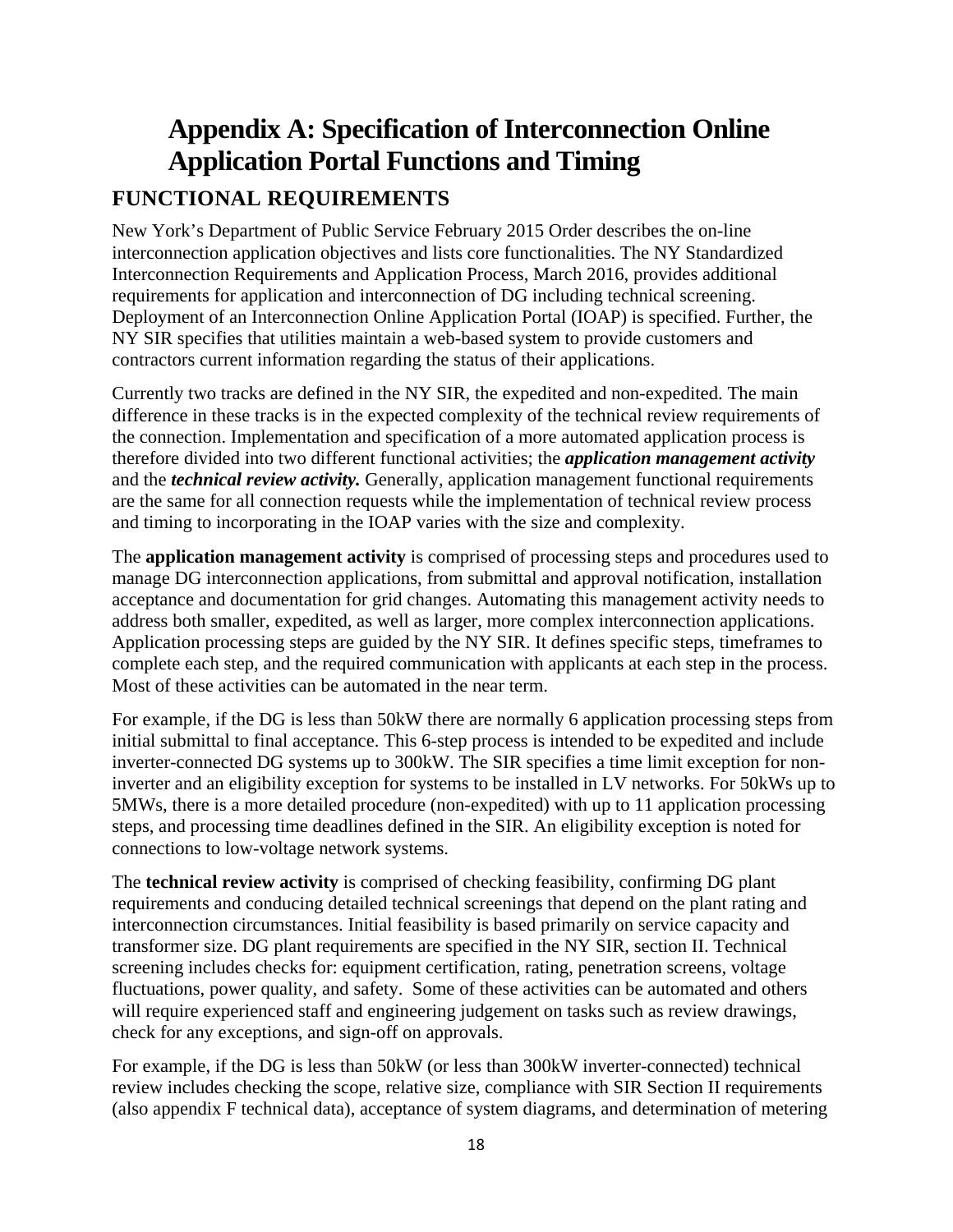requirements, witness testing and on-site verifications. Larger DG system's technical review includes all of the above, preliminary technical screening (4 preliminary screens) and an evaluation if interconnection facilities or distribution upgrades are needed. When preliminary screening fails a supplemental screening analysis (3 supplemental screens) may be requested. If this supplemental screening fails, a CESIR may be requested.

*Moving to increased automation*, the IOAP must address both technical and management activities in an integrated fashion for public facing (applicant/developer use) and for utility facing interfaces. The public facing interface is made up of functional elements that enable application submittal, tracking and information sharing by the applicant, while the utility facing elements enable the site location and capacity validation, screening, and approval process.

All public facing elements need to reflect a homogeneous process, with common steps and requirements across each of the NY utilities. They also need to provide consistency and uniformity for developers and end-users. The utility facing elements address system specific feasibility validation, screening, approvals, supplemental studies, cost estimations and documentation of changes or additions to the electric grid. These elements need to provide flexibility to accommodate existing utility data resources, legacy systems and unique technical aspects of the specific connections.

Each of these interfaces (for public and utility facing) have four key functional components. The figure below provides a summary of the core functionalities of an IOAP. It also shows at which steps data exchange and integration of different systems is required. Finally, the figure indicates when human interaction drives the process in three steps including application submittal (by the customer), application approval (utility engineer), and CESIR study (utility engineer).

Figure A1 illustrates key functional components in pubic, utility facing and the inclusion of a detailed study when necessary.

## **PHASED IMPEMENTATION AND TIMING OF IOAP**

The public facing interface of the IOAP must be homogeneous (same application steps and timing) across different utility companies and power system characteristics in NY state. This is an essential first step to the New York IOAP. Automation of the technical screening, checking hosting limits, and studying specific interconnection impacts are expected to be added to the IOAP in the future.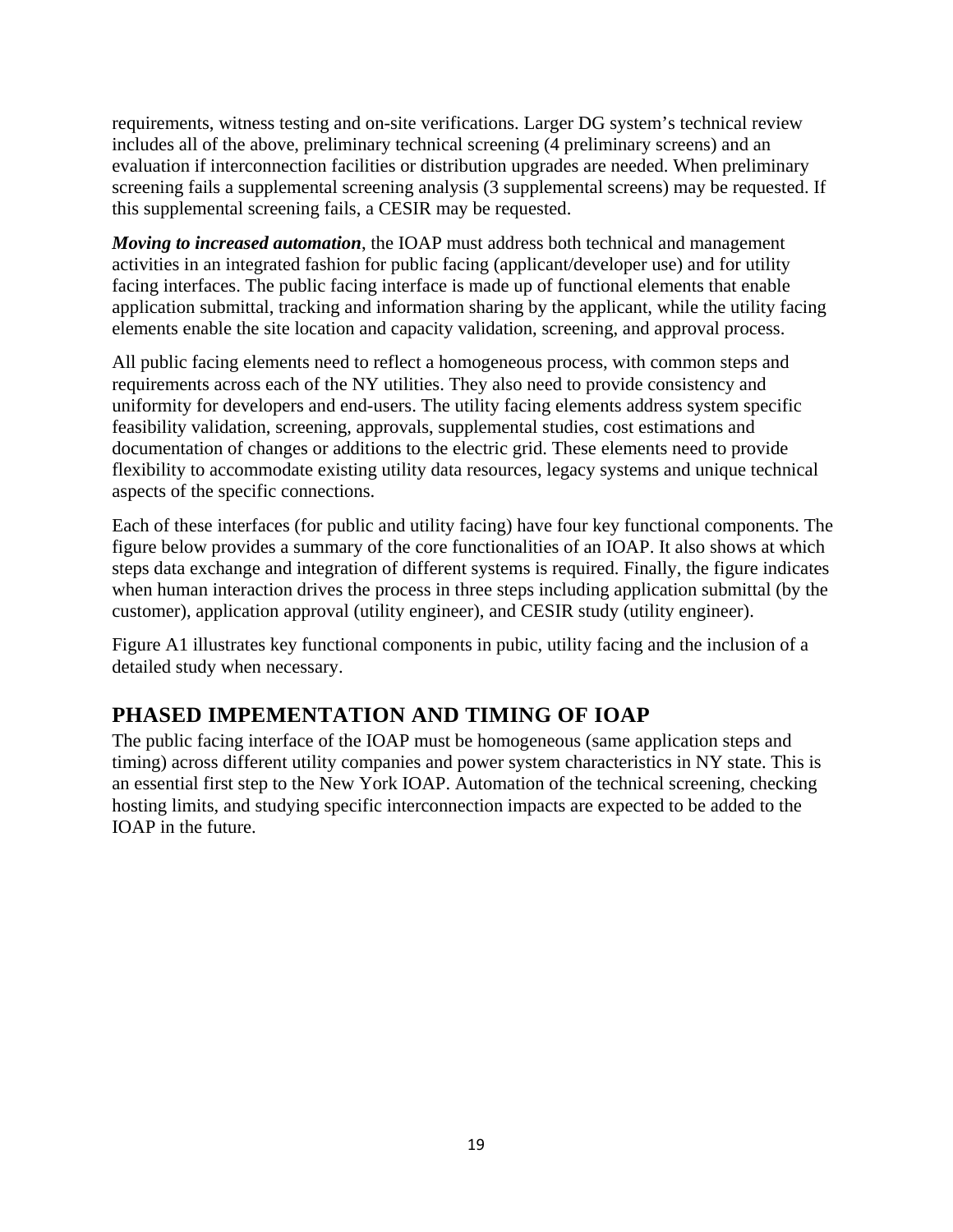Therefore, a phased implementation schedule is recommended. This accommodates differences exist among different utility portal development status and availability of and access to needed power system data. This recommendation is based on 1) meeting the all objectives of NY REV, 2) utility readiness to deploy IOAP functionalities, and 3) the current commercial industry state of the art. Current status and planning factors for the IOAP include both utility and vendor domains as follows:

- **1. Automating application management can be achieved first, and in most cases is already in process** – Software is available that can be customized to interface with utility unique work management systems.
- **2. Automating the technical screening process is a work in progress requiring improvements in both access to system technical data and further definition of quantitative screens.** These are addressed in future in this specification. Generally, automation of this technical screening process is not very far along.
- **3. Required investments and time to integration vendor solutions and tools with utility systems in NY will be variable –** To date, full integration with utility systems on such a wide scale as is called for in NY has not been done.
- **4. One size doesn't fit all** Each utility has made investments in automation and use multiple tools (some developed in-house) to review and study interconnection applications for their system.

Considering these key factors, a three-phased implementation schedule is recommended to evolve the IOAP in NY. The first phase objective is to complete automation of application management processes for connection to existing utility systems. In the second phase the aim is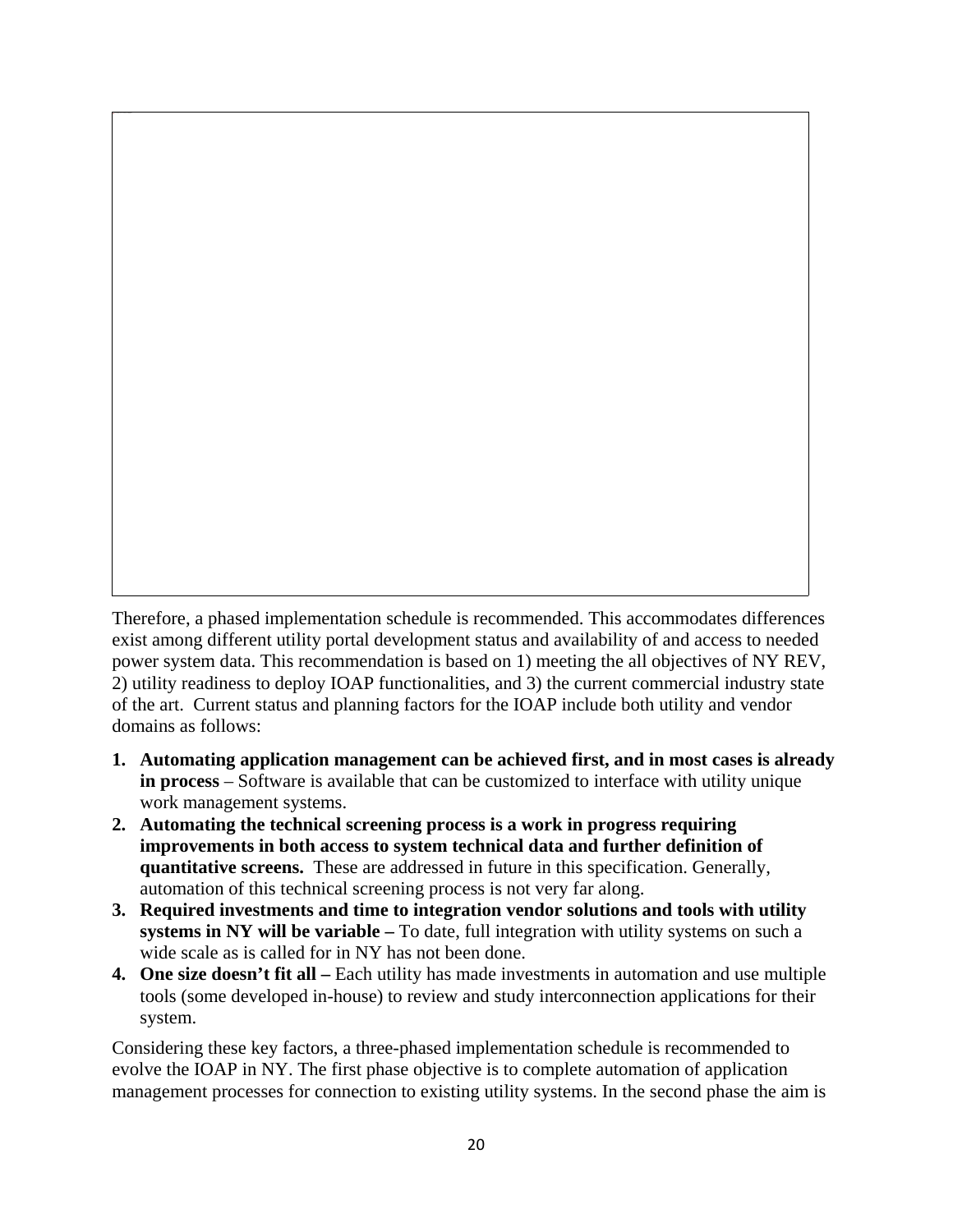to automate SIR interconnection screening with links to utility technical and customer information databases. The third phase integrates technical decision making processes to distribution planning software in order to automate additional technical screening and to better account for change penetration levels.

Since each NY utility is in a different place when it comes to implementing these phases, data, interfaces with existing systems, evolution of automated systems and processes will happen at different paces. Establishing effective data interfaces is critical to move automated application management to more technical screening and high penetration connection decisions. This section will outline specific functionality and define each phase:

- **Phase 1: Automate Application Management**  Automate application management and proceed towards integrating the site availability and installation readiness validations (system requirements checks and sizing compatibilities) into existing utility interconnection application processing database and systems (for all Applications 0- 5MW). The timing for completion of automated management in 2016 – 2017.
- **Phase 2: Automate SIR Technical Screening**  Automate the SIR technical screening with links to both utility technical and customer databases (Applications  $>50$ kW). In this phase, the time required to achieve automation of the SIR screens will vary by utility, depending on data accessibility and gaps as well as internal system integration challenges. Suggested timing is by the end of 2017.
- **Phase 3: Full Automation of all Processes** Integrated application processing for larger systems with distribution planning, hosting capacity results and feeder analysis. Speed of implementation will depend on closing data gaps, integration of feeder analysis and planning with penetration data and interconnection evaluations in 2017 – 2019.

Each phase builds on previous phases and further integrates and automates the interconnection process. There are base line needs that must be met to achieve these goals, particularly data to preform analysis on the entire distribution system. What follows are the core functional requirements for an IOAP. Each utility will use their existing IOAPs as a starting point.

# **FUNCTIONAL CHECKLIST**

#### **Phase 1: Automate Application Management**

This phase of the interconnection portal evolution establishes a well-functioning portal that is scalable and flexible. The focus of this automation is related to the application management activities for all applications. Objectives include;

- 1. Improved public facing experience in the application process including navigation, accuracy and timeliness of status, application guides, privacy and security of site information.
- 2. Improved efficiency for interfacing with internal processes, reducing number of manual steps, feeding a DG deployment database, consistency in interconnection requirements and reporting (utility facing).

#### *Specific Requirements for Phase 1*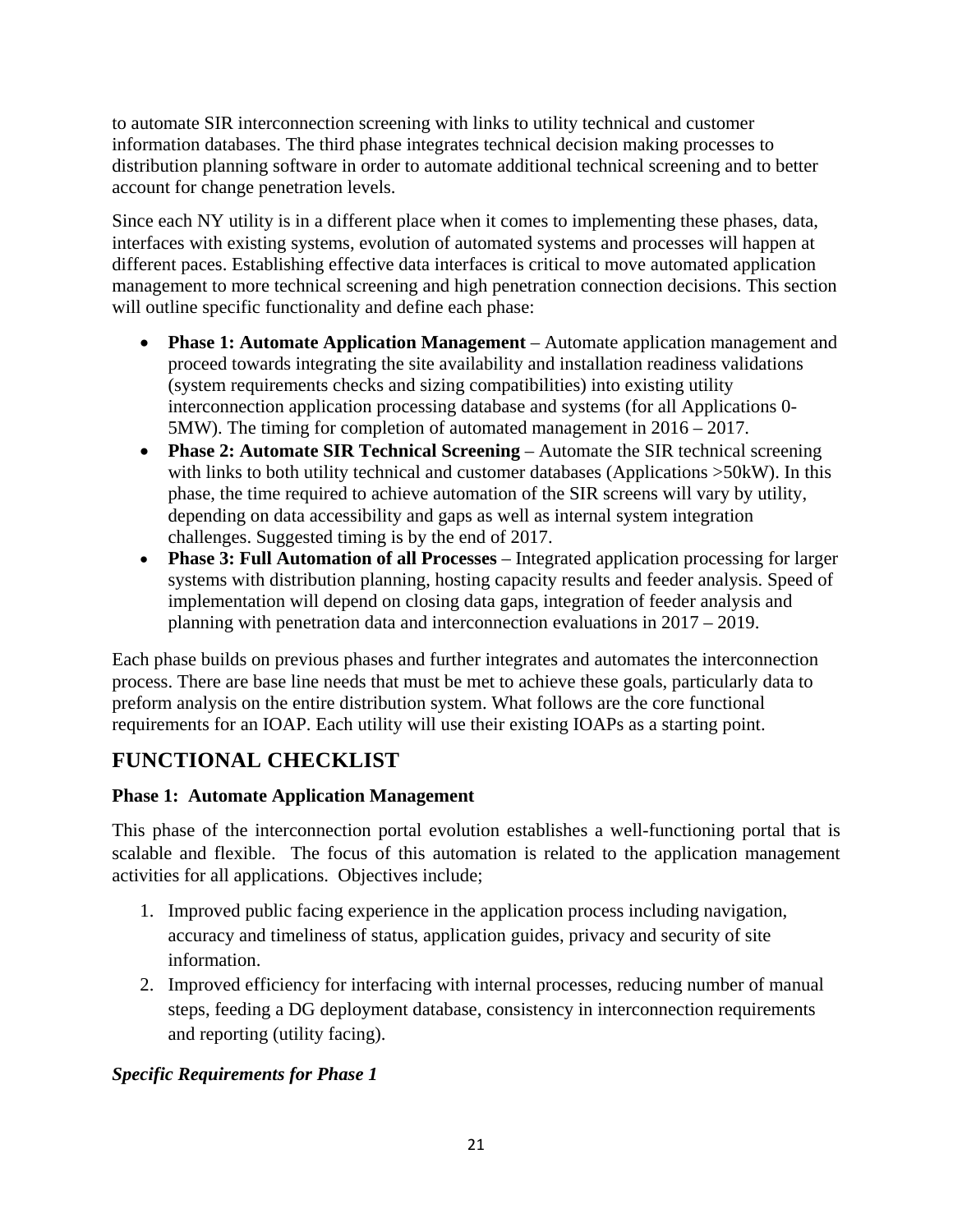*Application Submittal – The main purpose of the public facing portal is to allow applicants (customer or developer) to fill out and submit an application online.* 

- Required fields Allows fields to be marked as required in order to be submitted and is flexible for required fields to be changed over time as requirements change. Including approval from customer if developer submitted.
- Consistent fields Provides flexibility for fields to be consistent across the utilities with different tools.
- Editable fields Allows the user to save and edit fields prior to submittal or after submittal.
- Accept e-signature Accepts e-signature on application submittal

*Application Validation and Approval (utility facing) – Ability to validate the application fields for basic characteristics. Ability to approve applications that are less than 50kW based on welldefined set of parameters.* 

- Site and Customer information validate customer information (including customer id number, name, and address) via the utility CIS system. Ensure no duplication.
- Inverter specification validate inverter meets certification requirements defined in the SIR from a reference list
- Transformer Sizing validate system does not violate transformer sizing (via link to utility CIS or GIS).
- Check compatibility of the proposed connection with feeder requirements.

#### *Application Tracking – allows user (public and utility facing) to view the status of their application.*

- Visibility into status by different users ability to limit visibility by user type
- Capable of linking to utility systems to track progress of application including but not limited to the customer information system.
- Allows utility intervention in the process to review, check, approve applications
- Generate approval documents to send to customers.
- The following steps will be made visible to the customer or their designee and the utility in the application process. Additionally, portal will allow for time limits to be set based on application size and monitored on each step to ensure process are moving on schedule. The time limits stated in the SIR will be fixed for each step with reminders to the utility when a deadline is approaching.
	- $\circ$  Application Submitted once application is submitted before being validated
	- o Application Received once application is received and is being processed
	- o Application in Process once application is being validated
	- o Application Approved once application is approved
	- o Application in Technical Review once application has moved from validation to technical screening
	- o Application in CESIR Study once application as moved from technical screening (supplemental).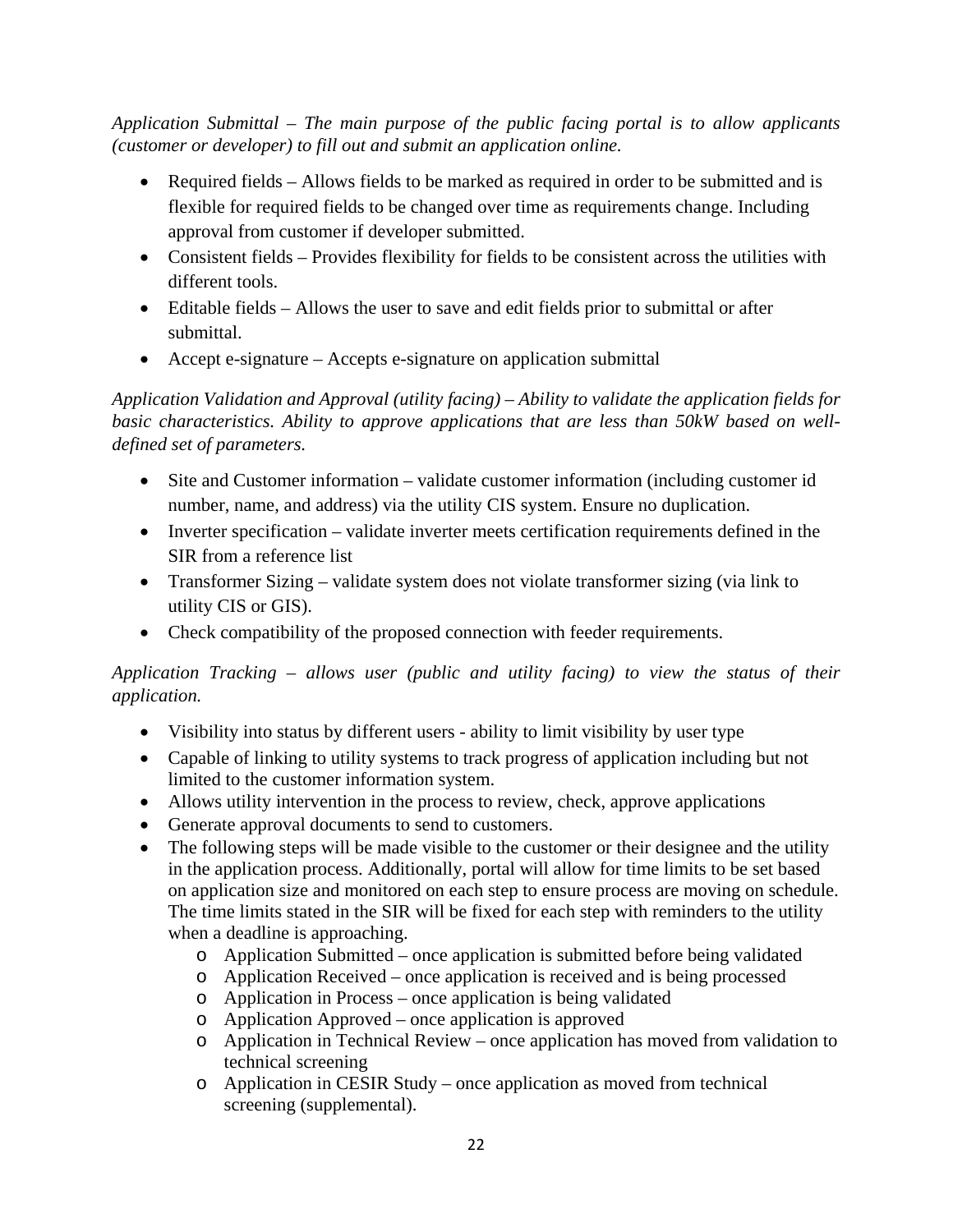- $\circ$  Awaiting Documentation when utility has requested further data and is waiting on input from the applicant
- o Awaiting Payment when utility has requested payment
- o Pending Inspection when the application is approved and is being installed before inspection
- o Set Meter Request Pending after application is approved and once meter request is set
- o Permission to Operate after inspection and verified

*User Restrictions – for privacy and security, allows different users to have different access based on need to know and roles. (limited public facing)* 

- Create individual accounts allows applicants to set up accounts to login and save information including developers and customers.
- Differentiate access and visibility by user ability to restrict access by user for read/write

*Cost estimates, status of payments and pay on-line – allow applicants visibility on cost, status and to submit payments online (limited public facing)* 

 Submit payments at different points – users/applicants can submit payments at the time of application submittal or at points during the application process

#### *Update Utility Tools and Initiate Meter Install Processes (utility facing)*

- Ability to push application information to utility GIS
- Ability to push application information to work management system and meter department to initiate meter set process
- Ability to push application information to customer information system for updated billing

*Viewing Maps – allow the public to view maps of the system where it may be better or worse to install DER (public facing)* 

- Capable of displaying a map of red zones or hosting capacity. The hosting capacity calculation should be consistent with the methodology defined in the DSIP filings.
- Capable of updating the map on a reoccurring basis defined by the utility (requires integration with utility GIS)

#### *Reporting capability and options – allow utility to run reports on applications and to export for sharing results with other entities such as NYSERDA and NY Department of Public Service (utility facing)*

- Create reports by size, technology ability to create reports such as number of applications in the queue, those in technical review, applications approved and/or installed, as well as, by technology type and size.
- Provide export capability of reports ability to export to XLS, CSV or other database formats for aggregation and analysis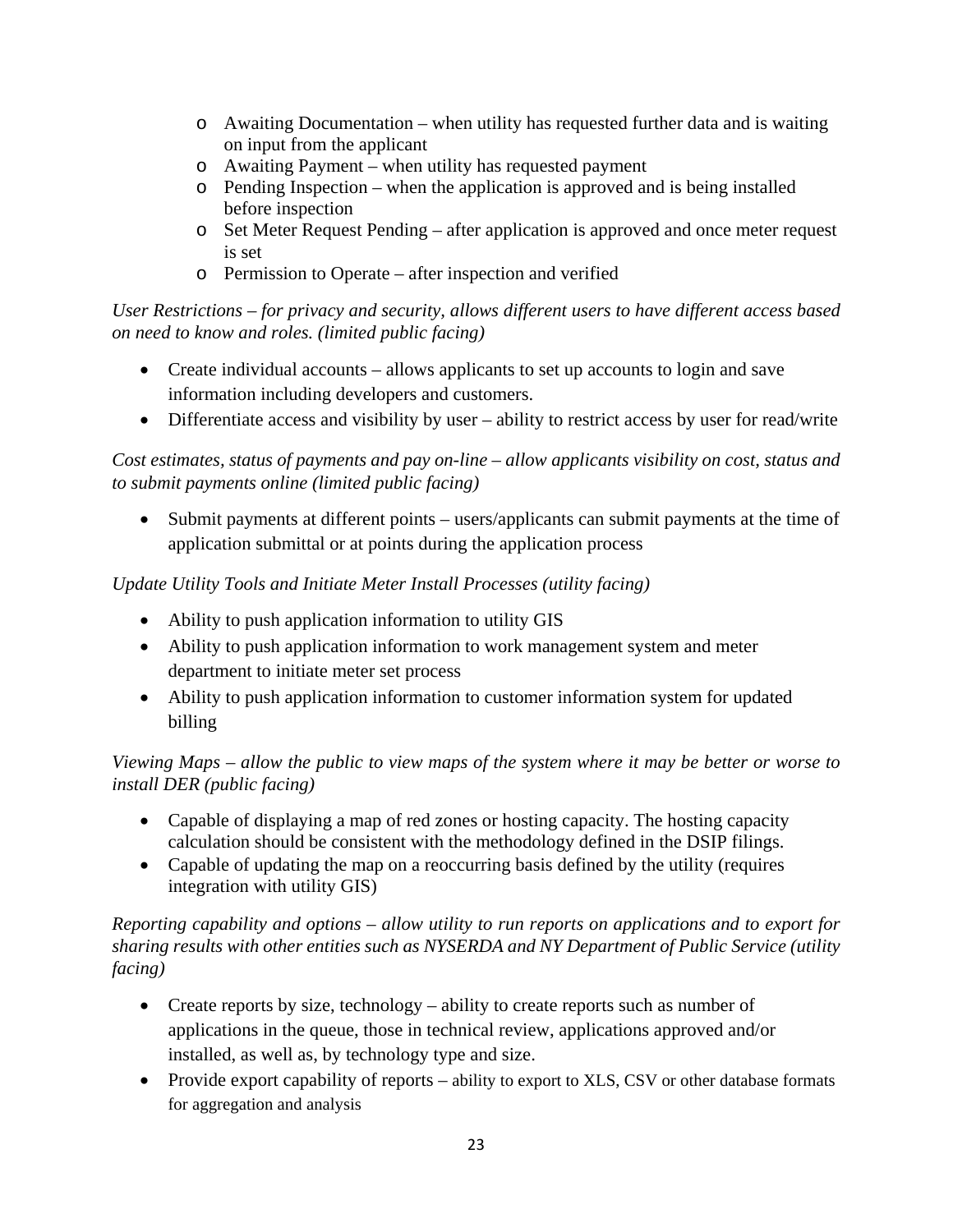*Interoperable with utility systems – allow the public placing portal to integrate with utility tools through an API to enable automation (utility facing)* 

- Link into different utility systems (GIS, CIS, work management system, etc.) ability to integrate (push and pull data) with different utility systems included CIS, GIS, work management system, etc.).
- Enable data transfer in common formats to streamline process and reduce error.

#### *Expandable portal architecture that is flexible, scalable, and transparent (both public and utility facing)*

- Future ability to adapt to phase 2 and 3 of the roadmap to integrate more with utility systems and streamline automation
- Ability to function with a growing number of applications and queue
- Ability to provide visibility for both the public and utility engineers

#### **Phase 2: Automate SIR Technical Screening**

This phase builds on the prior phase to automate the SIR technical screening with links to both utility technical and customer databases (Applications >50kW). In this phase, the time required to achieve automation of the SIR screens will vary by utility, depending on data accessibility and gaps as well as internal system integration challenges. Objectives include:

- Improved public facing experience in the application process including navigation, accuracy and timeliness of status, application guides, privacy and security of site information.
- Improved efficiency for interfacing with internal processes, reducing number of manual steps, feeding a DG deployment database, consistency in interconnection requirements and reporting (utility facing).

#### *Specific Requirements for Phase 2*

*Further integration with utility systems – allow the public facing portal to integrate with utility tools through an API to enable automation (utility facing)* 

- Link into different utility systems (GIS, CIS, work management system, etc.) ability to integrate (push and pull data) with different utility systems included CIS, GIS, work management system, etc.).
- Enable data transfer in common formats to streamline process and reduce error.

#### *Implement SIR technical screens A through F*

- Implement the ability to calculate SIR screens based on utility data and recognize as pass or fail
- Push applications to engineer if fails any SIR screen or if data does not exist to complete SIR screen

#### **Phase 3: Full Automation of all Processes**

The third phase builds on phase 1 and 2 to integrate technical decision making processes with distribution planning software in order to automate additional technical screening and to better